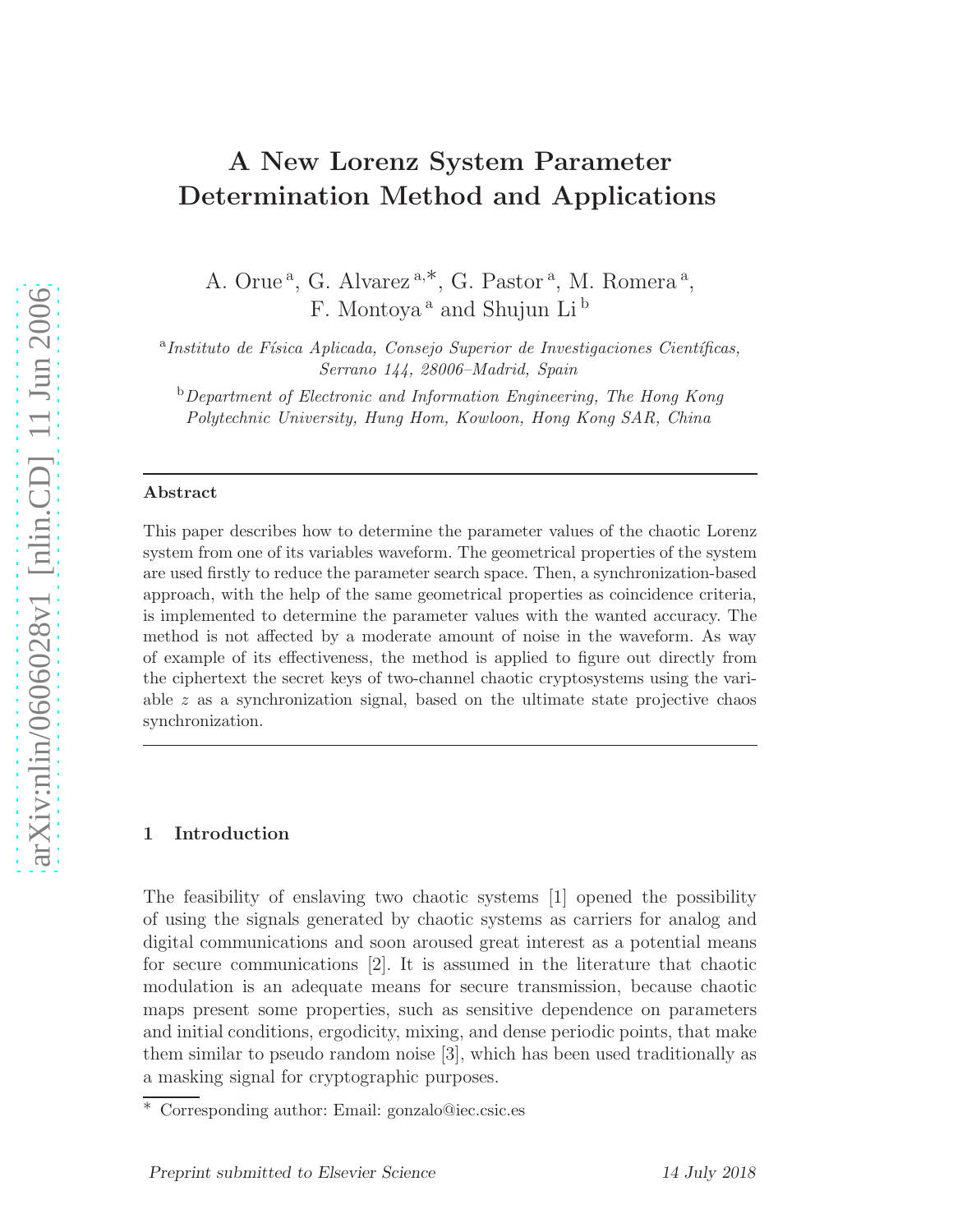For over a decade a number of secure communication systems have been proposed in which the plaintext message signal  $m(t)$  was concealed into the chaotic signal by simply adding it to a system variable  $u(t)$  of the sender chaotic generator [4,5,6]; the receiver had to synchronize with the sender to regenerate the chaotic signal  $\tilde{u}(t)$  and thus recover the message  $m(t)$ . This uncomplicated scheme is usually broken by setting apart  $u(t)$  and  $m(t)$  signals using elemental high pass filtering [7,8,9], or by directly estimating the chaotic signal  $u(t)$  via Short's NLD method [10,11].

To avoid this weakness a more elaborated mixing procedure was employed in some recently proposed chaotic cryptosystems: a two-channel transmission technique was used, where an unmodified chaotic system variable was transmitted using the first channel, while a second channel conveyed a signal that was a complicated non-linear combination of the plaintext and another system variable, from which it was impossible to retrieve both separately. The first channel served as synchronizing signal for the chaotic system receiver, then the remaining chaotic system variables were generated and employed at the receiver end to retrieve the plaintext from the second channel signal, using the same system parameters values at sender and receiver [12,13,14].

In the vast majority of chaotic cryptosystems the security relies on the secrecy of the system parameters, which play the role of secret key, hence the determination of the system parameters from the chaotic ciphertext is equivalent to breaking the system.

The contribution of this work is double. First, a novel determination method of the unknown parameters of a Lorenz system, when the waveform of one of its variables is known, is presented in Sec. 2. Then, in Secs. 3 and 4, it is shown how this method can be applied to break some two-channel cryptosystems that use the Lorenz chaotic system. Finally, Sec. 6 concludes the paper.

### 2 Parameter determination of the Lorenz system

Since 1963 the Lorenz system [15] has been a paradigm for chaos. Consequently, it has been predominantly used in the design of chaotic cryptosystems. It is defined by the following equations:

$$
\begin{aligned}\n\dot{x} &= \sigma(y - x), \\
\dot{y} &= rx - y - xz, \\
\dot{z} &= xy - bz.\n\end{aligned}
$$
\n(1)

where  $\sigma$ , r and b are fixed parameters.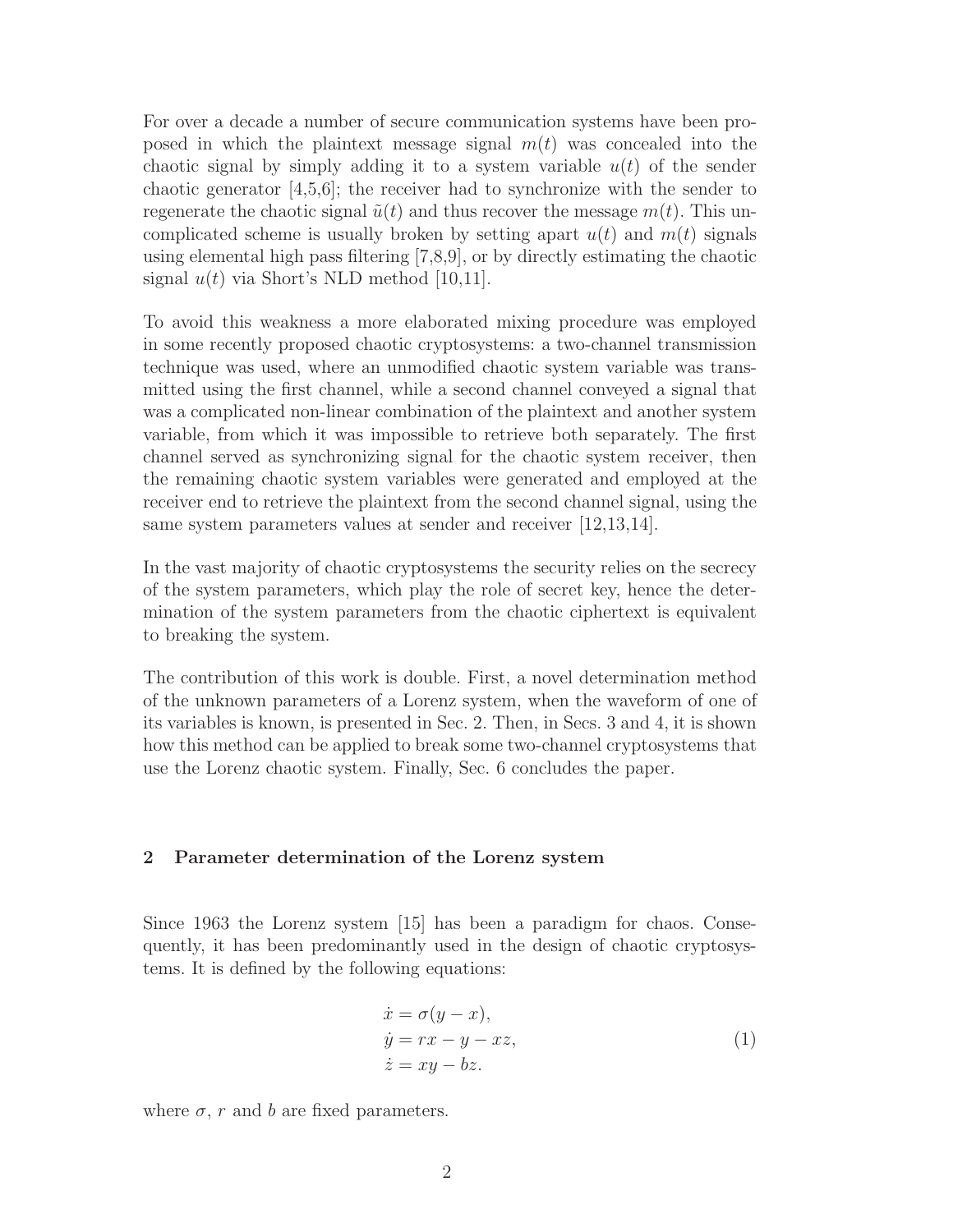The proposed approach to the problem of Lorenz system parameter determination is based on a homogeneous driving synchronization mechanism [16] between a drive Lorenz system and a response subsystem that is a partial duplicate of the drive system reduced to only two variables, driven by the third variable.

Projective synchronization (PS) is an interesting phenomena firstly described by Mainieri and Rehacek [17]. It consists of the synchronization of two partially linear coupled chaotic systems, sender and receiver, in which the amplitude of the slave system is a scalar multiple, called scaling factor, of that of the sender system in the phase space. The original study was restricted to threedimensional partially linear systems. Xu and Li [18] showed that PS could be extended to general classes of chaotic systems without partial linearity, by means of the feedback control of the slave system.

The response system is defined by the following equations, in which variable z(t) is used as driving signal:

$$
\begin{aligned}\n\dot{x}_r &= \sigma^*(y_r - x_r), \\
\dot{y}_r &= r^*x_r - y_r - x_r z,\n\end{aligned} \n\tag{2}
$$

where  $\sigma^*$  and  $r^*$  are fixed parameters and the drive variable is z.

As was shown in [16, §III] this drive-response configuration has two conditional Lyapunov exponents, the first one is fairly negative while the second one is of small positive value, thus leading to a slightly unstable system. The consequence is that if the parameters of drive and response systems are identical, then the drive and response variables will become identical (for complete synchronization) or differ only in an scaling factor (for projective synchronization), that depends on the initial conditions of the drive and response systems. However, if the parameters are not exactly equal, then the drive and response variables will be completely different.

When the drive and response systems parameters are equal, the variable  $x_r(t)$ will be easily recognizable as the familiar waveform of a Lorenz system, by a supposed human skilled observer. But if drive and response systems parameters are different, the waveforms generated by the response system will be a nonsense mesh some seconds after the beginning of driving, due to the sensitive dependence of chaotic systems on parameter values. This phenomenon could be interpreted by the observer as the consequence of a wrong parameter guessing.

This work describes a criterion, based on the study of some geometric properties of the Lorenz system variables waveforms, to automatically decide if the response system parameters coincide with the drive system parameters or not, by means of the analysis of the  $x_r(t)$  waveform of the response system.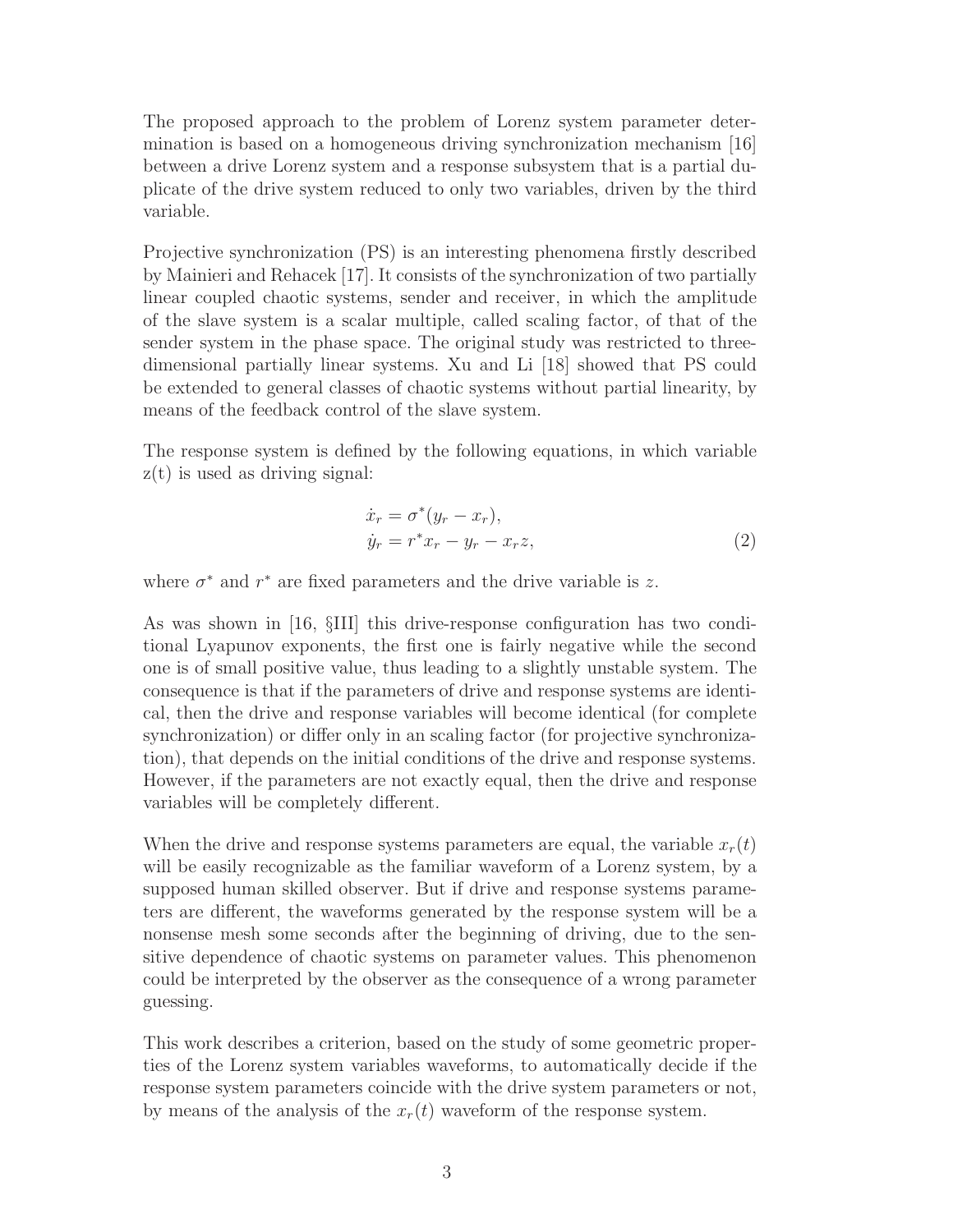

Fig. 1. Lorenz chaotic attractor: (a) parameters  $r = 45.6$ ,  $\sigma = 16$  and  $b = 4$ ; (b) parameters  $r = 100.3$ ,  $\sigma = 16$  and  $b = 4$ , showing irregular cycles that not surround the fixed points. The position of the fixed points  $C^+$  and  $C^-$  is indicated by asterisks.

This method of recovering the unknown system parameters is applicable in the case of cryptosystems that use the variable  $z(t)$  as the driving signal like [13,14]. But it is not applicable to other two-channel cryptosystems driven by  $x(t)$  or  $y(t)$ , like [12], because in those cases both Lyapunov exponents are negative and the drive-response configuration is stable, in despite of being the drive and response parameters moderately different. In those cryptosystems another efficient method of revealing the Lorenz system parameters described by Stojanovski et al. is aplicable [20].

To minimize the computer workload as much as possible, the parameter search space is previously reduced to a narrow range by means of a simple measure upon the  $z(t)$  waveform. Then, all the unknown parameter values are determined with the desired accuracy.

# 2.1 Lorenz attractor's geometrical properties

According to [15] the Lorenz system has three fixed points. For  $0 < r < 1$  the origin of coordinates is a globally stable fixed point; for  $1 \leq r < r_c$  the origin becomes unstable giving rise to two other stable twin points  $C^+$  and  $C^-$ , of coordinates  $C^{\pm} = (\pm \sqrt{b(r-1)}, \pm \sqrt{b(r-1)}, (r-1))$ , being  $r_c$  a critical value defined as:

$$
r_c = \frac{\sigma(\sigma + b + 3)}{\sigma - b - 1}.\tag{3}
$$

When r exceeds the critical value  $r_c$ , the system becomes unstable, and its behavior is chaotic.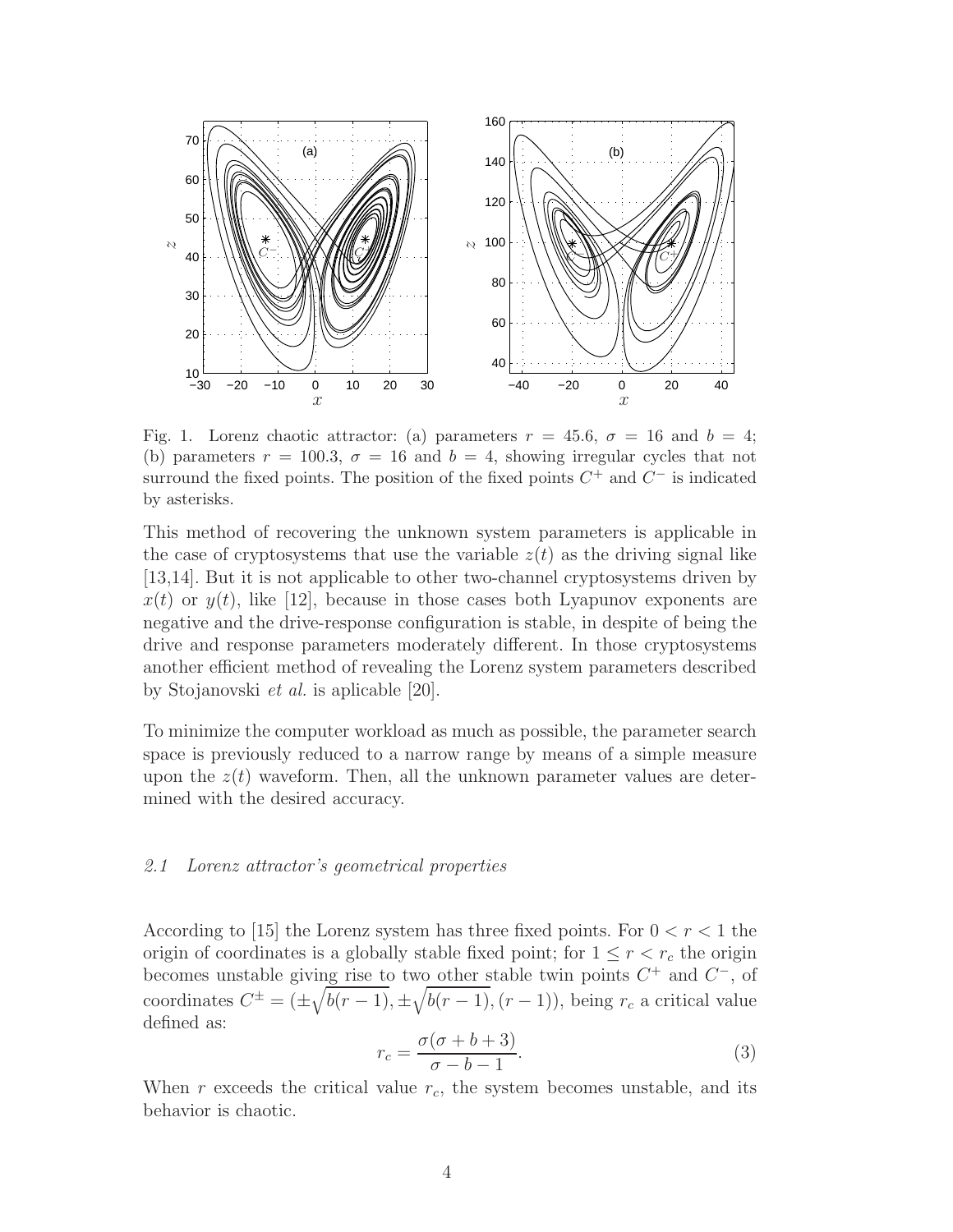The Fig. 1(a) shows the well known double scroll Lorenz attractor formed by the projection on the  $x - z$  plane, in the phase space, of a trajectory portion extending along 10 sec, where the parameters are  $r = 45.6$ ,  $\sigma = 16$  and  $b = 4$ , the initial conditions are  $x_0 = 13.3566$ ,  $y_0 = 13$  and  $z_0 = 44.6$ , the fixed points  $C^+$  and  $C^-$  are indicated by asterisks.

It is a well known fact that the Lorenz attractor trajectory follows two loops, in the vicinity of the fixed points  $C^+$  and  $C^-$ , with a spiral-like shape of steadily growing amplitude, jumping from one to the other, at irregular intervals, in a random-like manner though actually deterministic [15]. The trajectory always jumps from a cycle of relative high amplitude to another on the opposite loop generally of smaller amplitude. The spiraling trajectory may pass arbitrarily near to the fixed points, but never reach them while in chaotic regime.

Definition 1. The portions of the attractor trajectory that consist of a revolution of 360 $\degree$  beginning after a change of sign of x and y are *irregular cycles*. The portions of the trajectory that constitute a complete spiral revolution of  $360°$  and do not begin after a change of sign of x and y are regular cycles.

Remark 1. Regular cycles always surround the fixed points  $C^+$  or  $C^-$ , taking them as centers of a growing spiral.

Remark 2. Irregular cycles usually surround the fixed points  $C^+$  or  $C^-$ ; but sometimes may not surround them, instead the trajectory may pass slightly above them in the  $x-z$  plane. This phenomenon is illustrated in the Fig. 1(b), with system parameters  $r = 100.3$ ,  $\sigma = 16$  and  $b = 4$  and initial conditions  $x_0 = -1$ ,  $y_0 = 35.24$  and  $z_0 = 100$ .

Definition 2. The attractor eyes are constituted by the two neighborhood regions around the fixed points that are not filled with regular cycles. The eye centres are the fixed points  $C^+$  or  $C^-$ .

Definition 3. The eye aperture  $x_a$  and  $z_a$  of the variables x and z, for a particular time period, is the smallest distance between the maxima and minima of  $|x(t)|$  and  $z(t)$ , respectively, of the regular cycles, measured along this time period.

Figure 2 illustrates the first 2.25 s of another version of the Lorenz attractor of Fig. 1(b), folded around the z axis and formed by the projection on the  $x - z$  plane, in the phase space, of a trajectory portion of  $z(t)$  and  $|x(t)|$ . The trajectory portion drawn with solid thick line is the regular cycle closest to the fixed points  $C^{\pm}$ , from which the eye aperture of  $x_a$  and  $z_a$  can be determined. The trajectory portion drawn with dashed thick line belongs to the preceding irregular cycle.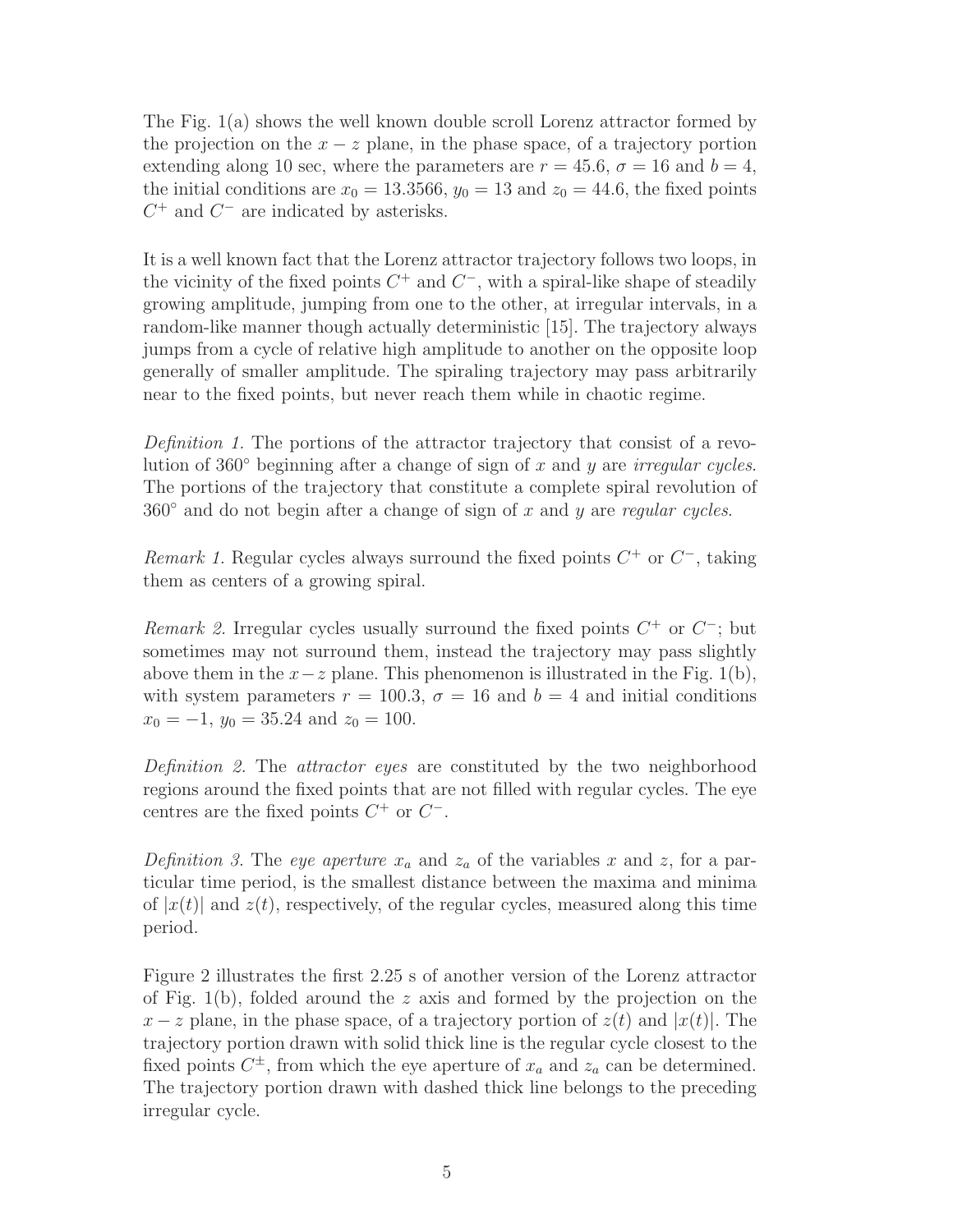

Fig. 2. First 2.25 s of a version of the Lorenz attractor of Fig. 1(b), folded around the  $z$  axis. The solid thick line trajectory portion is the regular cycle closest to the fixed points  $C^{\pm}$ . The dashed thick line trajectory portion is the preceeding irregular cycle.

### 2.2 Reduction of the parameters search space

The geometrical properties of Lorenz system allows for a previous reduction of the search space of the  $r$  parameter, before carrying out the accurate parameter determination, taking advantage of the relation of the system parameter  $r$ with the coordinates  $z_{C^+} = z_{C^-} = r - 1$  of the fixed points  $C^+$  and  $C^-$  and Eq. (3). The estimated value  $z_{C^{\pm}}^{*}$  of the fixed points coordinates  $z_{C^{+}} = z_{C^{-}}$ was calculated from the variable  $z(t)$  using following algorithm:

- (1) compile a list of all the relative maxima and minima of  $z(t)$ ,
- (2) exclude all the minima belonging to an irregular cycle from the list,
- (3) retain the biggest relative minimum  $z_{m1}$ , among the remaining list elements,
- (4) select the two maxima  $z_{M1}$ ,  $z_{M2}$  immediately preceding and following  $z_{m1}$ , respectively,
- (5) calculate the spiral centre as  $z_{C^{\pm}}^{*} = \left(\frac{1}{3}z_{M1} + \frac{2}{3}\right)$  $\frac{2}{3} z_{M2} + z_{m1})/2.$

There is no need to find a rule of growing for the spiral radius, since the optimal values of the two weights of  $z_{M1}$  and  $z_{M2}$ , in the preceding  $z_{C}^*$  formula, can be determined experimentally.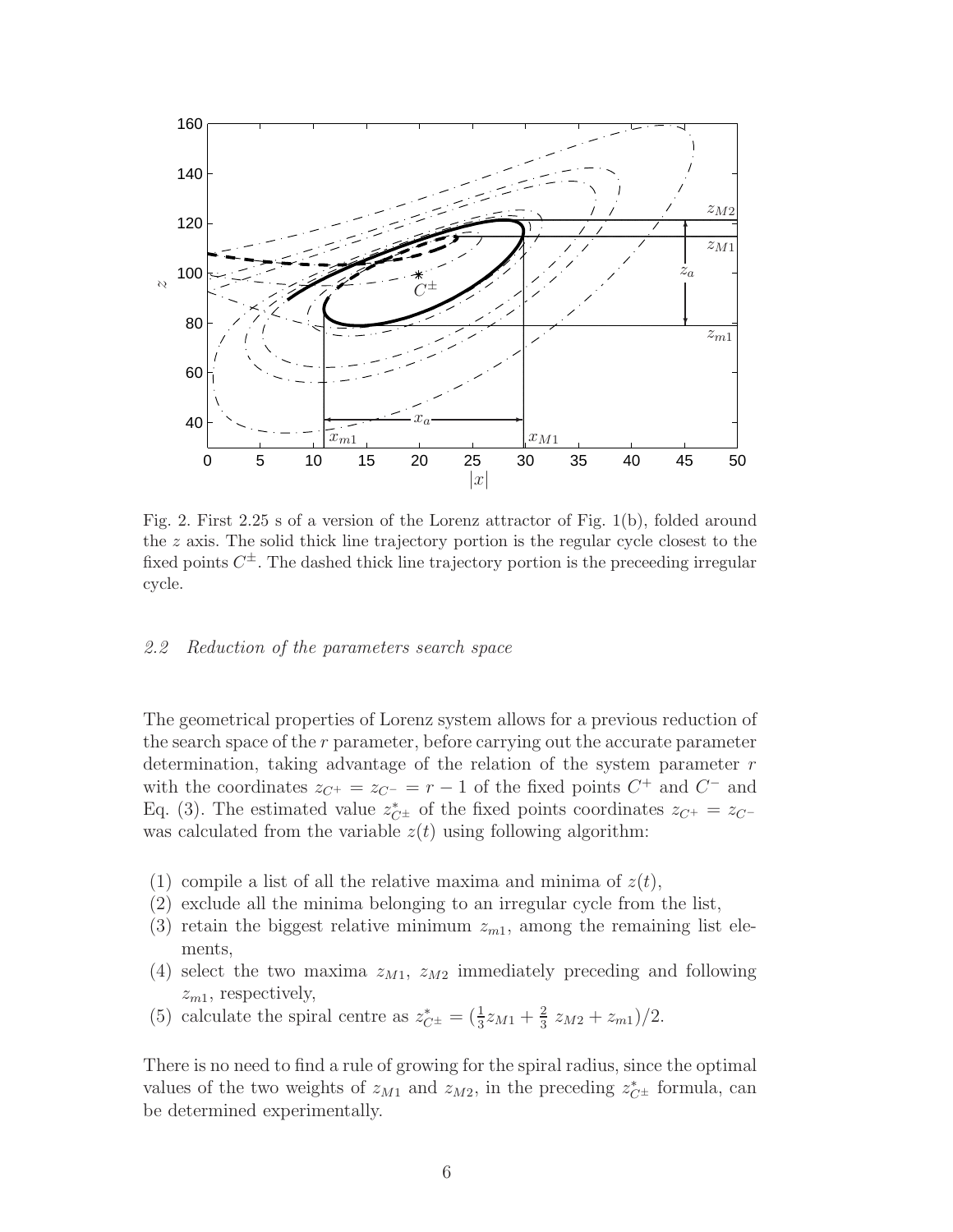

Fig. 3. Parameter  $r$  estimation error, when calculated from the fixed point coordinate  $z_{C^{\pm}}^{*}$ , for different combinations of system parameters  $\sigma$  and b.

The minima of the irregular cycles were discarded because they are inappropriate for the fixed point's z coordinate calculation, due to the fact that irregular cycles may not take the fixed points as centres. Those cycles are very easy to detect from the  $z(t)$  waveform: they are the first minima that comes after a previous minimum of smaller value.

Figure 3 illustrates the relative error when the value of  $r$  is estimated as  $r^* = z_{C^{\pm}}^* + 1$ , for values of  $r^*$  ranging from the critical value  $r^* = r_c$  to  $r^* = 120$ , in increments of  $\Delta r^* = 1$ , for 15 different combinations of system parameters,  $\sigma = (6, 10, 13, 16, 20)$  and  $b = (2, 8/3, 4)$ ; the analyzed time was 200 s of the  $z(t)$  waveform. As can be seen, the maximum relative error spans from  $-0.23\%$  to  $+0.3\%$ . In this way, when trying to guess the value of r from the waveform of  $z(t)$ , the effective search space may be reduced to a narrow margin of less than 0.6% of the computed value  $r^* = z_{C^{\pm}}^* + 1$ .

The presence of moderate noise added to the  $z(t)$  waveform did not affect the precision of the measure. Some tests were carried adding either white gaussian noise or sinusoidal signals, of a level 30 db below  $z(t)$ . The resultant relative error in the guess of  $r^*$  was still inferior to  $\pm 0.2\%$ , for  $\sigma = 16$  and  $b = 4$ . But for not so moderated values of added noise the increase of relative error was noticeable; i.e. when the noise reached a value of 20 db below  $z(t)$  the relative error raised to about  $\pm 1\%$ .

The search space of  $\sigma^*$  can also be delimited. Assuming that  $r > r_c$ ,  $b \geq 0$ and  $\sigma > 0$ , it follows from Eq. (3) that:

$$
0 > \sigma^2 + (b+3-r)\sigma + r(b+1) > \sigma^2 + (3-r)\sigma,
$$
\n(4)

that yields a very conservative margin of  $0 < \sigma < r - 3$ .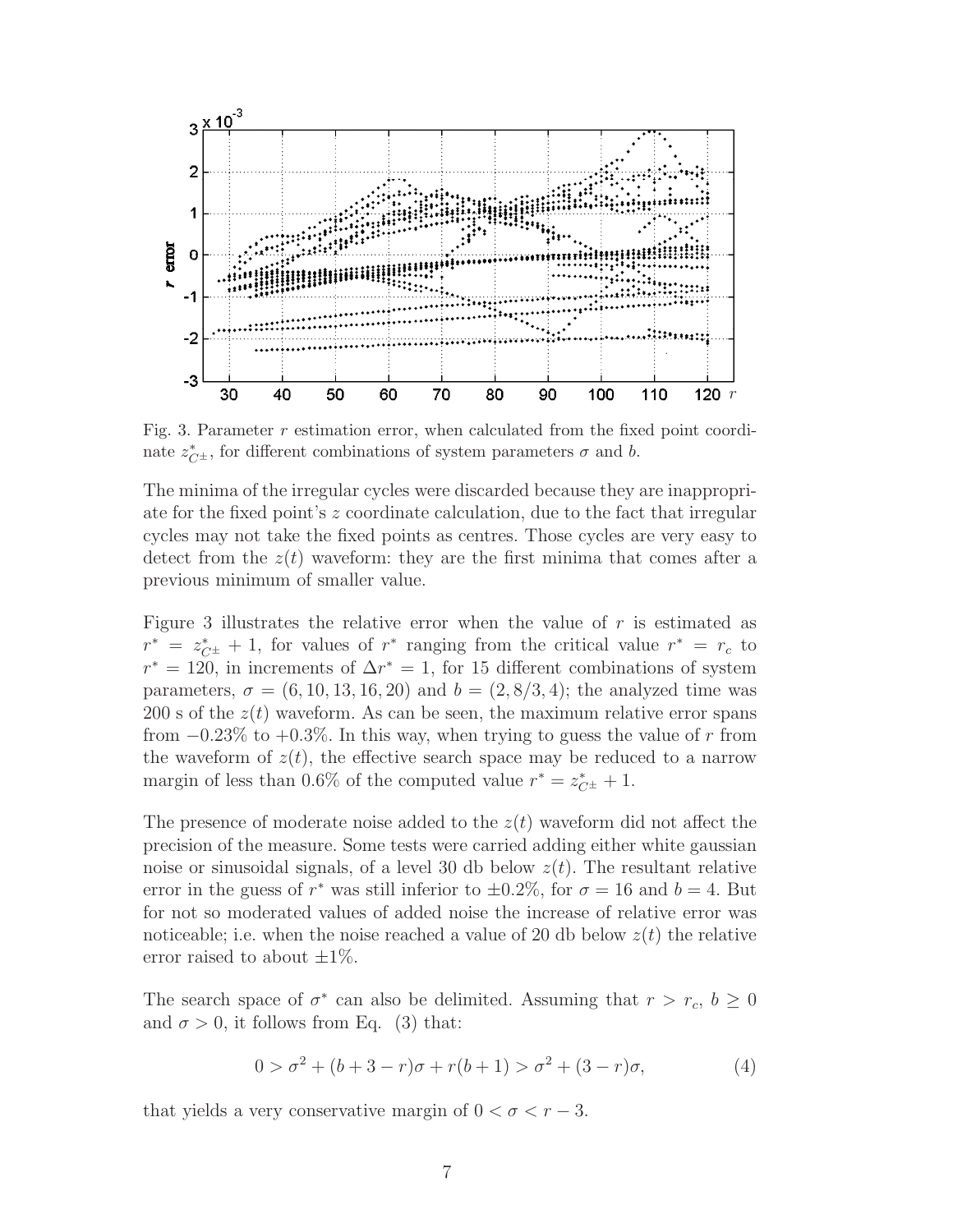

Fig. 4. Lorenz attractor formed by the projection on the  $x_r - z$  plane, in all cases the drive parameter are the same:  $\sigma = 16$  and  $r = 45.6$ ; but response parameter values are different: (a)  $\sigma^* = \sigma$ ,  $r^* = r$ ; (b)  $\sigma^* = \sigma$ ,  $r^* = 45.61$ ; (c)  $\sigma^* = 15.65$ ,  $r^* = r$ ; (d)  $\sigma^* = 15.65, r^* = 45.61.$ 

### 2.3 Accurate parameter determination

Once the search space of the parameters is fixed, a homogeneous driving synchronization based procedure can be implemented to determine the approximate values  $r^*$  and  $\sigma^*$  with any desired accuracy. For this purpose, the response system described by Eq. (2) was used.

When the synchronizing signal is fed to the response and the parameters of both systems agree, i.e.  $r^* = r$  and  $\sigma^* = \sigma$ , the variables  $x_r$  and  $y_r$  follow the drive signals  $x$  and  $y$  with a scale factor that depends on the initial conditions. If the parameters of both systems do not agree, i.e.  $r^* \neq r$  and/or  $\sigma^* \neq \sigma$ , the variables waveforms of drive and response systems will differ absolutely, even if the initial conditions are the same. After a few system iterations, all waveforms generated with different parameters values are nearly alike, but as the number of iterations grow, the waveforms generated with different parameter values begin to diverge, due to the conditional positive Lyapunov exponent of the drive-response configuration. For large number of iterations, even the smallest difference in parameters values leads to a serious disagreement of drive and response waveforms.

Figure 4 shows the double scroll Lorenz attractor formed by the projection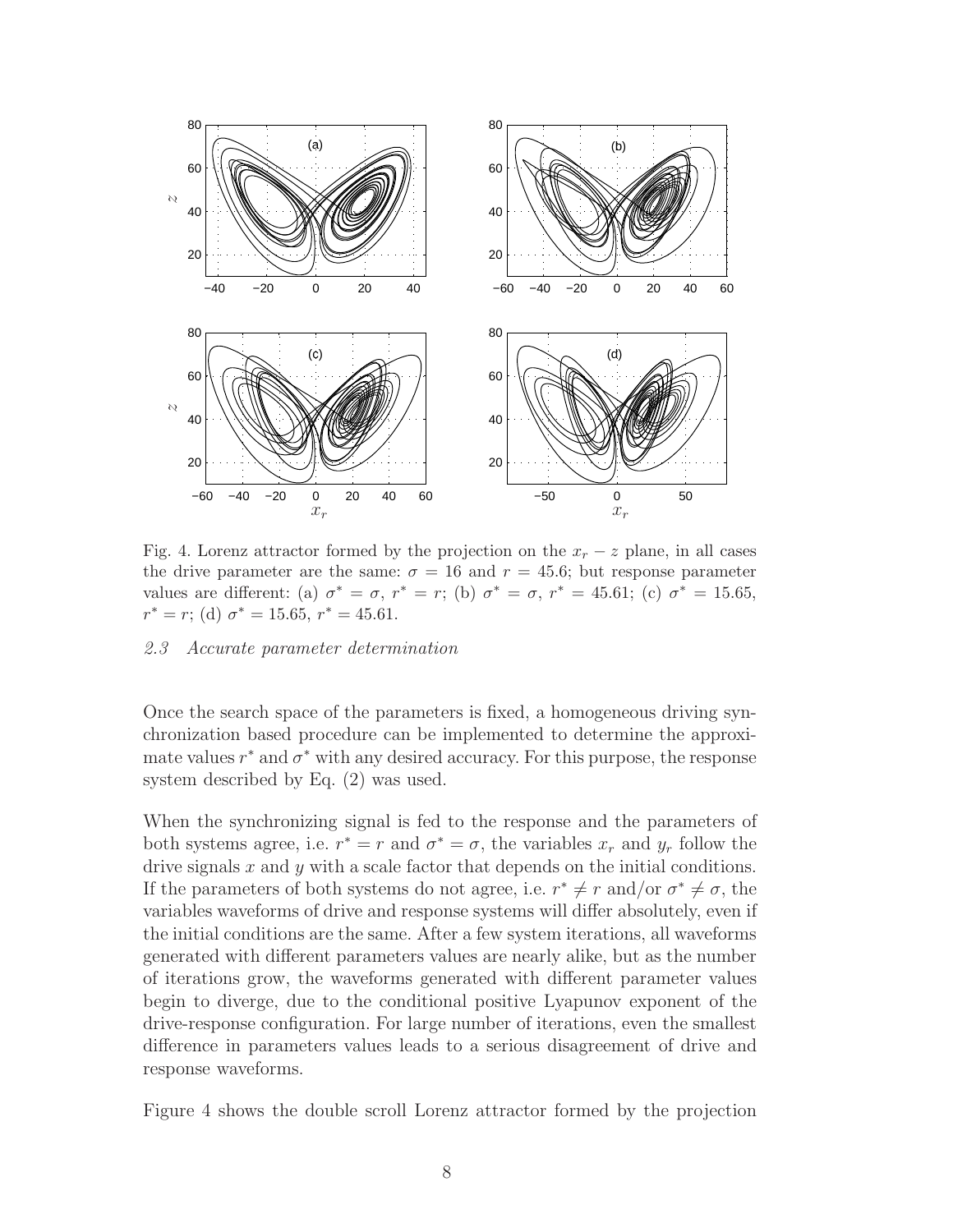on the  $x_r - z$  plane when four possible cases of parameter coincidence are considered. In Fig. 4(a) both parameters of drive and response systems are equal. It can be seen that the attractor is similar to the illustrated in Fig.  $1(a)$ , being the difference the disagreement in the horizontal scale due to different initial conditions, it can be also observed that the attractor eye is quite open. In Fig. 4(b) one parameter coincides, but the other differs:  $\sigma = \sigma^* = 16$ ,  $r = 45.6$ and  $r^* = 45.61$ , it can be seen that eye aperture has diminished considerably with respect to the former case. In Fig. 4(c) the coinciding parameter is  $r =$  $r^* = 45.6$ , the differing one is  $\sigma = 16$  and  $\sigma^* = 15.65$ , it can be seen that the eye aperture has diminished even more. Finally, in Fig. 4(d) both parameters differ  $r = 45.6$ ,  $r^* = 45.61$ ,  $\sigma = 16$  and  $\sigma^* = 15.65$ , it can be seen that the eye is completely closed, i.e. the eye x-aperture  $x_a$  is negative. Similar measures were carried out for a great variety of drive parameter values with identical results. When the differences between the true parameter values and the guessed values  $r - r^*$  and  $\sigma - \sigma^*$  are big, the eye aperture closes after very few cycles, but for progressively diminishing differences between parameters the number of cycles needed to obtain a closing eye are increasing.

The value of the eye x-aperture  $x_a$  of the variable  $x_r(t)$  was computed for many sets of parameters values. It was found in all cases that its maximum value was reached when  $r^* = r$  and  $\sigma^* = \sigma$ . For these parameter values the variables x and  $x_r$  are completely synchronous but differ only in a proportionality factor. Hence the maximum eye aperture is an excellent numerical criterium for evaluating the synchronism between drive and response systems.

The eye x-aperture  $x_a$  of the variable  $x_r(t)$ , was calculated with the following algorithm:

- (1) compile a list of all relative maxima and minima of  $abs(x_r(t)),$
- (2) exclude all the maxima belonging to an irregular cycle from the list,
- (3) retain the smallest relative maximum  $x_{M_1}$ , among the remaining maxima,
- (4) select the biggest minimum  $x_{m1}$ , among all the minima,
- (5) calculate the eye aperture as  $x_a = x_{M1} x_{m1}$ .

# 3 Application to cryptanalysis of a multiplexed two-channel projective synchronization cryptosystem

After their research in PS, Xu and Li proposed a secure communication scheme based on PS chaotic masking [14], that was shown to be breakable by filtering and by generalized synchronization using the feedback of the plaintext recovery error [19].

In a recent article Wang and Bu [13] proposed a new encryption scheme also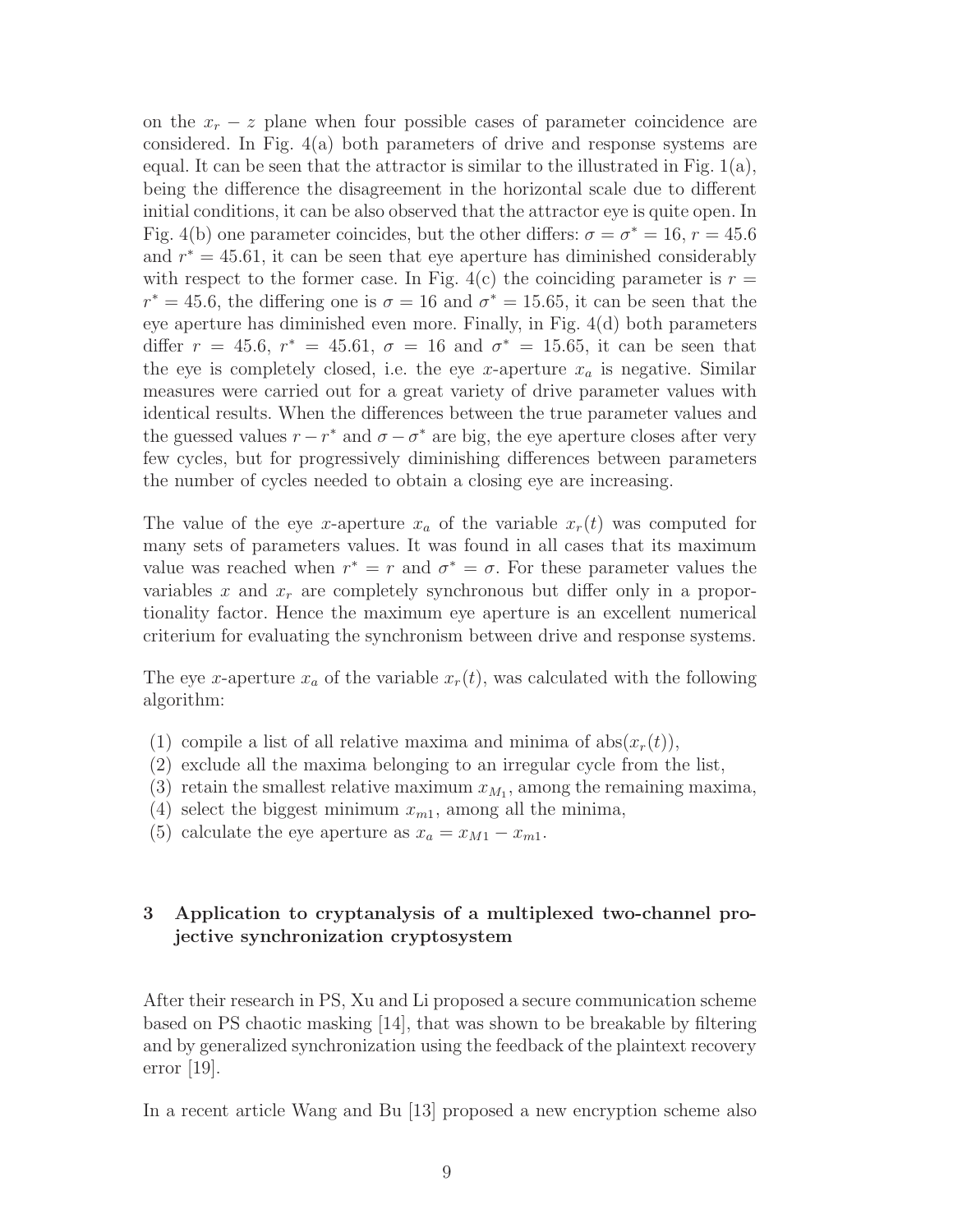based on PS. Following [17], the state vector of a partially linear system of ordinary differential equations was broken in two parts  $(u, z)$ . The equation for  $z(t)$  was nonlinearly related to the other variables, while the equation for the rate of change of the vector u was linearly related to u through a matrix M that may depend on the variable  $z(t)$ . It was employed a sender system  $(\mathbf{u}_s, z)$ , a receiver system  $(\mathbf{u}_r, z)$ , and an auxiliary system  $(\mathbf{u}_c, z)$  defined as:

$$
\dot{\mathbf{u}}_s = M(z) \cdot \mathbf{u}_s, \quad \dot{z} = f(\mathbf{u}_s, z), \n\dot{\mathbf{u}}_r = M(z) \cdot \mathbf{u}_r, \n\dot{\mathbf{u}}_c = M(z) \cdot \mathbf{u}_c,
$$
\n(5)

where  $\mathbf{u}_s = (x_s, y_s)$ ,  $\mathbf{u}_r = (x_r, y_r)$ , and  $\mathbf{u}_c = (x_c, y_c)$ . When PS takes place  $\lim_{t\to\infty} ||\mathbf{u}_s-\alpha\mathbf{u}_r||=0$ , being  $\alpha$  a constant depending on the initial conditions of  $\mathbf{u}_r(0)$  and  $\mathbf{u}_s(0)$ .

The ciphertext  $s(t)$  was defined as a composition in function of time of the shared scalar variable  $z(t)$  and the scalar variable  $x<sub>s</sub>(t)$ , described as:

$$
s(t) = \begin{cases} x_s(t), & n\Delta t \le t \le n\Delta t + \delta t, \\ z(t), & n\Delta t + \delta t < t \le (n+1)\Delta t, \end{cases}
$$
(6)

being  $n = (0, 1, 2, \ldots)$ , while  $\Delta t$  and  $\delta t$  are two time intervals so that  $\delta t \ll \Delta t$ .

The ciphertext plays the double roles of the driving signal for chaos synchronization between the sender and receiver, by means of  $z(t)$ , and the message carrier through  $x_s(t)$ .

It is supposed that the plaintext message  $i(t)$  was previously discretized in time, in the form of a string of bits or a string of samples,  $i_n$ . In the first case, the bits are coded as  $+1$  or  $-1$ . In the second case, the analog signal is sampled at a rate of  $1/\varepsilon$  samples per second, where  $\varepsilon$  is the sampling period.

The encryption of a plaintext  $i(t)$  was achieved as follows: at the beginning of each time interval  $\Delta t$ , during a much shorter time interval  $\delta t$ , the sender system vector **u** is forcibly modified in the following way:

$$
\mathbf{u}_s(t_n) = i_n \mathbf{u}_c(t_n),\tag{7}
$$

and at the end of the time interval  $\delta t$  the entire system was let freely evolving until the beginning of the next time period  $\Delta t$ .

Figure 5 illustrates the waveform of the ciphertext. It can be seen that  $s(t)$  is a discontinuous signal that agrees most of the time with the function  $z(t)$ , but jumps to the value of  $x_s(t)$  during a small time interval  $\delta t$  every  $\Delta t$  seconds.

The function  $z(t)$  was easily recovered, at the receiver end, by filtering out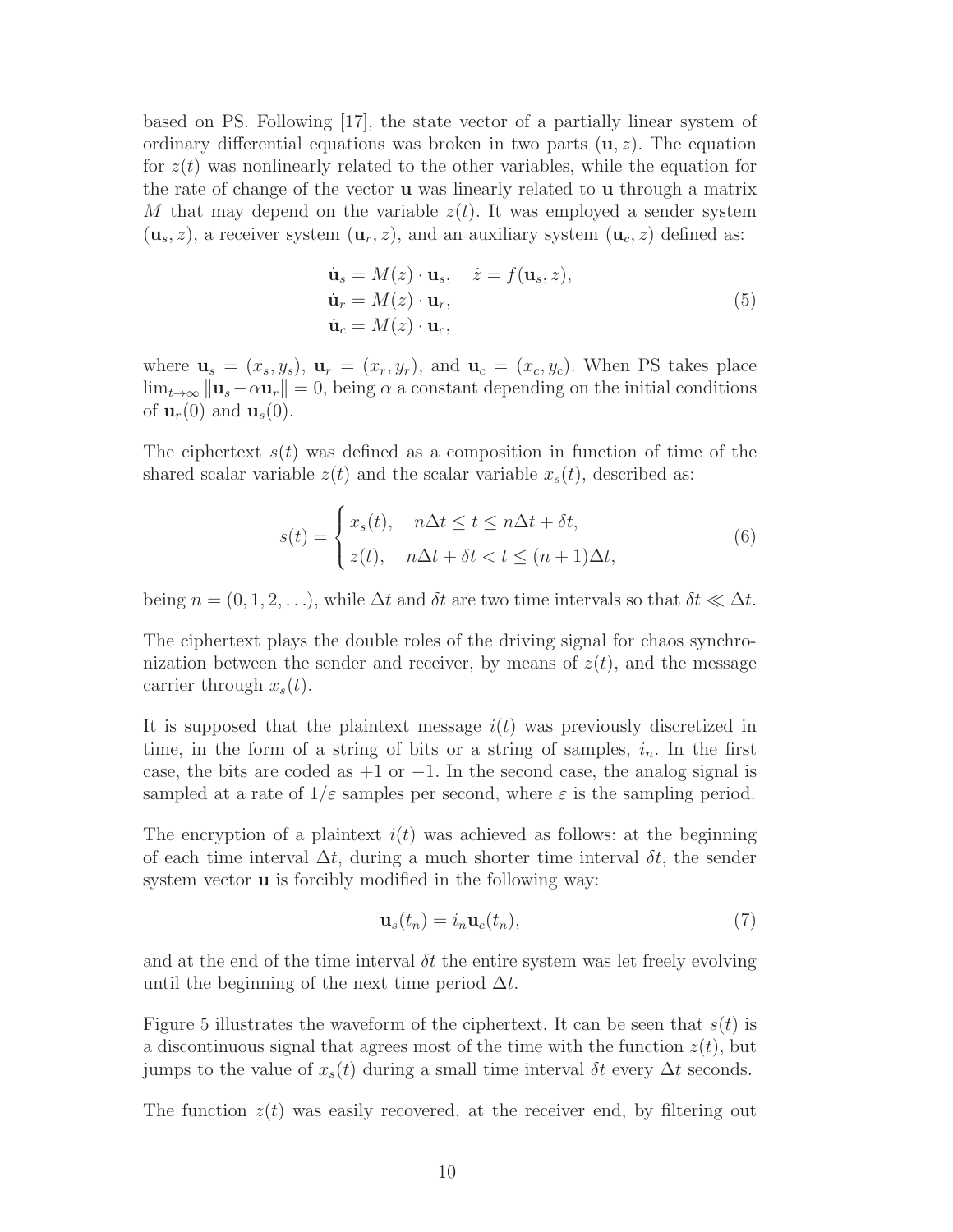

Fig. 5. Ciphertext  $s(t)$ , for  $\Delta t = 0.2$  and  $\delta t = 0.01$  (solid line) and scalar variable  $x_s(t)$  (dotted line).

the spikes. The final signal distortion is negligible due to the short spike time length  $\delta t$  related to their repetition period  $\Delta t$ .

To recover the plaintext, instead of using the signal  $x<sub>s</sub>(t)$ , which is not available at the receiver end, the average value of the spikes  $\bar{x}_s(t)$  for  $n\Delta t \leq t \leq n\Delta t + \delta t$ was employed. Thanks again to the fact that  $\delta t \ll \Delta t$ , it can be considered that  $\bar{x}_s(t)$  is a good approximation of  $x_s(t)$ .

The recovered plaintext  $i'_i$  $n(n)$  at the receiver end was calculated as:

$$
i'_{n}(t) = \frac{\bar{x}_{s}(t_{n})}{x_{r}(t_{n})} = \frac{\bar{y}_{s}(t_{n})}{y_{r}(t_{n})}
$$
\n(8)

If the initial conditions of the auxiliary system and the receiver system are identical, the original plaintext and the retrieved plaintext will agree:  $i'_i$  $_n'(t) =$  $i_n(t)$ . However, if the initial conditions are different, the retrieved plaintext will be not equal, but proportional, to the original plaintext:  $i'_i$  $n'(t) = c i_n(t).$ Due to PS between the sender and receiver, here  $c$  is a constant.

For practical purposes, the present system is a two-channel communication system, with the particularity that both channels, one continuos and another sampled, are transmitted in a multiplexed way and separated at the receiving end.

In [13, §3] an example was presented using similar sender-receiver circuits to the ones described in [21], based on the Lorenz system, see Eq. (1), with parameter values:

$$
\sigma = 16.0, r = 45.6, b = 4.0, \Delta t = 0.2, \delta t = 0.01, \varepsilon = 0.001.
$$
 (9)

It was shown that an absolute error of  $\Delta r^* = 0.001$  in the value of the receiver parameter  $r^*$  leads to a plaintext recovery failure, and it was asserted that a similar deviation in the receiver parameter  $\sigma^*$  value has the same effect.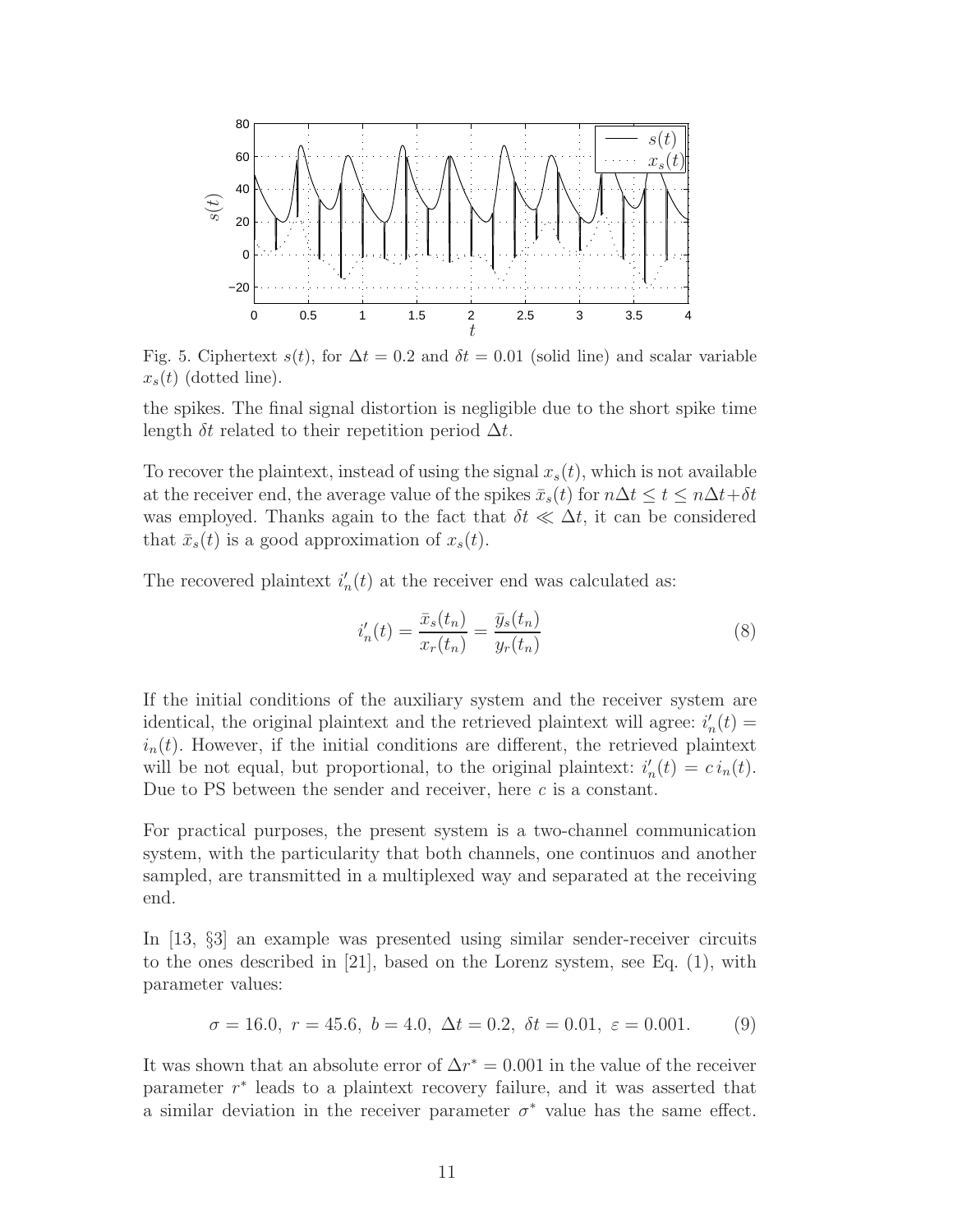Hence, although not clearly stated by the authors of [13], it can be estimated that in this cryptosystem the parameter values play the role of secret key. In every cryptosystem, the key should be completely specified [22].

The authors of [13] claimed that this method has some remarkable advantages over other chaos-based secure communication schemes, because it is not possible to extract the plaintext directly from the ciphertext by means of an error function attack, due to the system high sensitivity to the parameter values. Moreover, conventional return map attacks exploiting the perturbation of the sender dynamics are also avoided, because the modulation procedure only affects the initial values of the trajectories in the phase space.

### 3.1 System parameters recovery procedure

In the system proposed in [13], the variable  $z(t)$  was extracted at the receiver end from the ciphertext  $s(t)$  and used to achieve the receiver synchronization. This fact allows mounting an attack against the system parameters, whose values can be accurately determined.

In our simulation, the same sender used in [13] was employed as a drive system, described by Eq. (1). As the intruder's receiver the response system described by Eq. (2) was used. The same sender parameters of the authors' example were used. The initial conditions of the sender were arbitrarily chosen as  $x_s(0) = 40$ ,  $y_s(0) = 40, z(0) = 40$ , because in [13] there was no details about them. The initial conditions of the intruder's response system were arbitrarily chosen as  $x_r(0) = 70, y_r(0) = 7.$ 

The adequate searching ranges for the parameters  $r^*$  and  $\sigma^*$  were determined as follows: applying the algorithm described in the Section 2.2 to 200 s of the  $z(t)$  waveform, it was found that the fixed point z coordinate was  $z_{C^{\pm}}^* =$ 44.5943, that corresponds to  $r^* = 45.5943$  (very close to the true value  $r =$ 45.6); hence a practical search range of  $r^*$  going from  $r^* = 45.50$  to  $r^* = 45.70$ was selected, equivalent to an error allowance ranging from  $-0.23\%$  to  $+0.2\%$ , compliant with Fig. 3. The search space of  $\sigma^*$ , according to Eq. (4), should be comprised in the range  $0 < \sigma^* < 42.70$ .

Figure 6 illustrates the  $r^*$  and  $\sigma^*$  determination method using the procedure described in S. 2.3, that is accomplished in five steps. In the first step, the eye aperture of the receiver  $x_r$  variable was measured along a period of 25 s, equivalent to 55 periods of  $z(t)$ . The measure was made for each of the 210 different sets of parameter values obtained varying  $r^*$  from  $r^* = 45.50$  to  $r^* = 45.70$ , in increments of  $\Delta r^* = 0.05$ , and  $\sigma^*$  from  $\sigma^* = 1$  to  $\sigma^* = 42$ , in increments of  $\Delta \sigma^* = 1$ . The result is illustrated in Fig. 6 (a). It can be seen that for most combinations of parameter values the aperture is negative,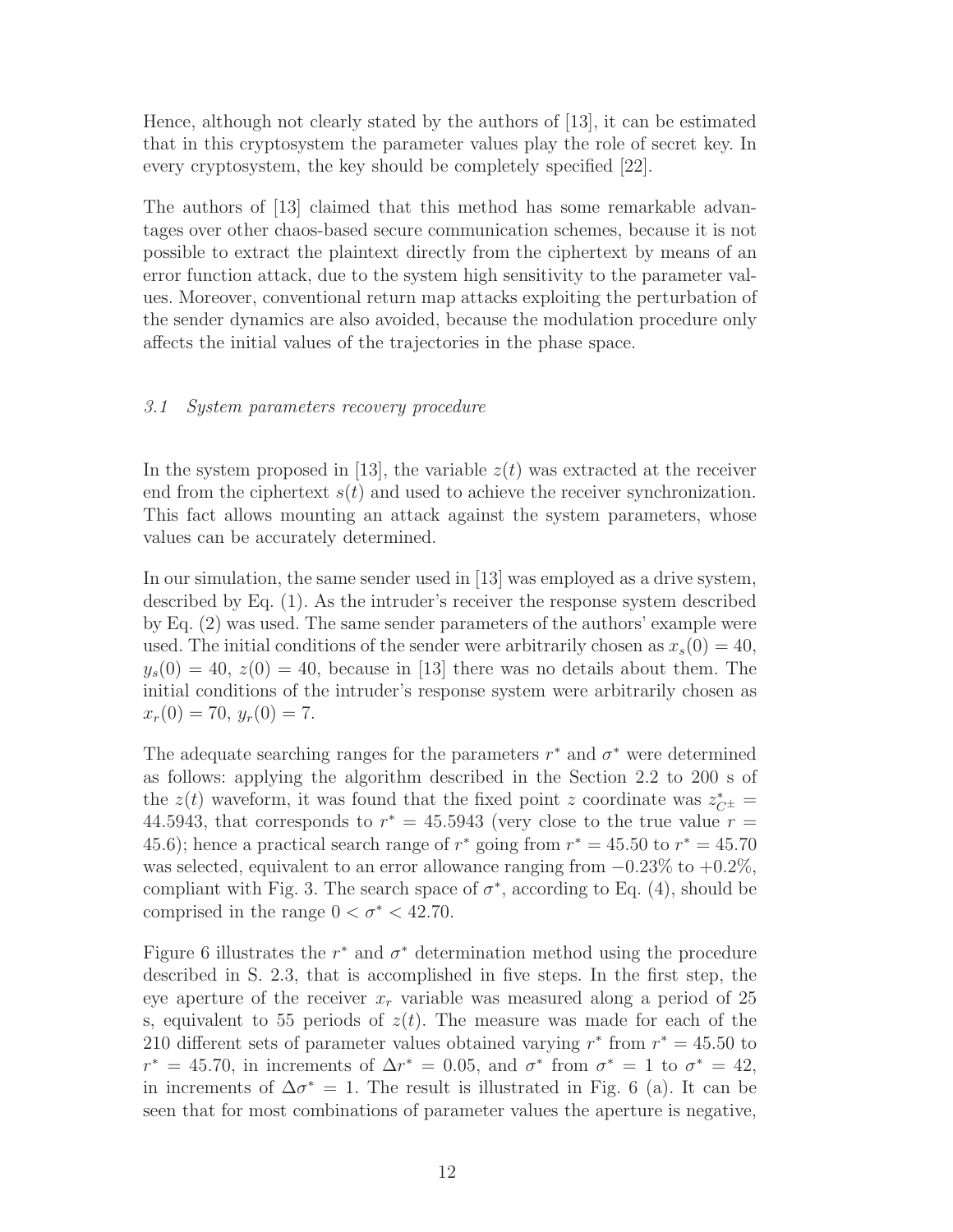

Fig. 6. Intruder receiver eye aperture  $x_r$  for various measure periods: (a) 25 s; (b) 80 s; (c) 250 s; (d) 800 s; (e) 800 s

i.e. the corresponding parameter values are far from the right value; the best values for  $\sigma^*$  are comprised between  $\sigma^* = 15.5$  and  $\sigma^* = 16.5$ , while the best values for  $r^*$  are comprised between  $r^* = 45.55$  and  $r^* = 45.65$ . Those values are taken as the search limits for the next step. The mesures were done, in the second, third and fourth steps, during periods of 80 s, 250 s and 800 s respectively, the results are depicted in Figs.  $6(b)$ ,  $6(c)$  and  $6(d)$ .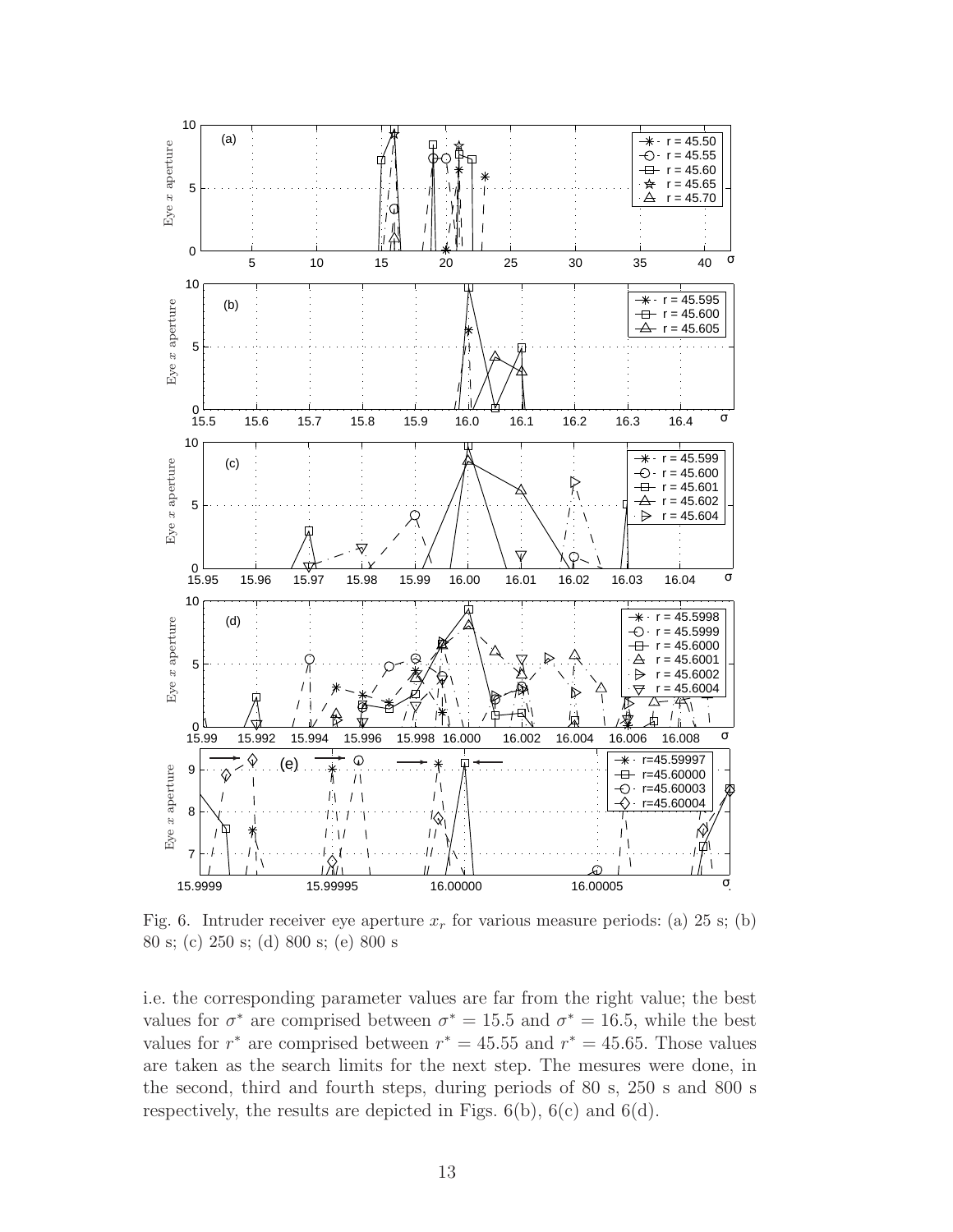If the available ciphertext was unlimited, the next measure step could be done over a period longer than 800 s until the desired parameter precision could be reached. But let us suppose that there is no more than 800 s of available ciphertext. In that case, the only choice is to constrict the search space around the last best result obtained, with a growing resolution, until a situation is reached in which it becomes impossible to decide which is the best parameter value. The Fig. 6 (e) illustrates this situation, it was obtained keeping the last measure period of 800 s, but narrowing the search space around the last best result obtained. It can be seen that the discrimination limit of the identification method was reached for that period of measure, because multiple peaks gave approximately the same eye aperture of  $x_a \approx 9.2$ . The four peaks of greater amplitude suggest four sets of equally plausible potential candidates of response system parameter sets, one of them is the right one  $r_0^* = r = 45.60000, \sigma_0^* = \sigma = 16.00000$ , the other three are slightly inexact, they differ in the seventh significative digit from the right value:  $r_1^* =$ 45.59997,  $\sigma_1^* = 15.99999$ ;  $r_2^* = 45.60003$ ,  $\sigma_2^* = 15.99996$  and  $r_3^* = 45.60004$ ,  $\sigma_3^* = 15.99992.$ 

The Figs.  $7(a)$ ,  $7(b)$  and  $7(c)$  illustrate the 800 first seconds of the waveform of  $x_r(t)$  plotted against  $x(t)$ , for the tree inexact system parameter sets. It can be seen that the  $x_r(t)$  and  $x(t)$  waveforms are perfectly correlated in all the three cases despite of the parameter values little inexactitude. The different initial conditions are the cause of the initial transitory, that lasts only 0.5 s and of the different scale amplitudes of the waveforms. This means that any of the four potential candidates of response system parameter sets may be used indistinctly to generate the  $x_r(t)$  waveform without noticeable error, for the limited time period that was considered for their determination.

For practical purposes, a limited precision in the determination of the parameters is not a shortcoming, because the degree of coincidence of the eye apertures  $x_{a1}$  and of  $x_{a2}$  of two waveforms of  $x_{i1}(t)$  and  $x_{i2}(t)$ , corresponding to two different sets of response system parameters, is a measure of the degree of coincidence between both waveforms. This means that if two sets of slightly different response system parameters have the same eye apertures, computed along a limited time period, the corresponding waveforms are practically equal during this time.

On the contrary, the parameter values of Fig. 7 (d) correspond to the example of [13], with parameter values  $r_4^* = 45.601$  and  $\sigma_4^* = 15.999$ , that undergo a guessing error on the fifth significative digit. Such error was considered in [13] unacceptable for correct plaintext recovery. Effectively, it can be seen in Fig. 7 (d) that  $x_r(t)$  and  $x(t)$  waveforms are not correlated at all.

If a greater precision in the parameter determination is needed, the period of measure could be accordingly enlarged. The maximum allowable precision is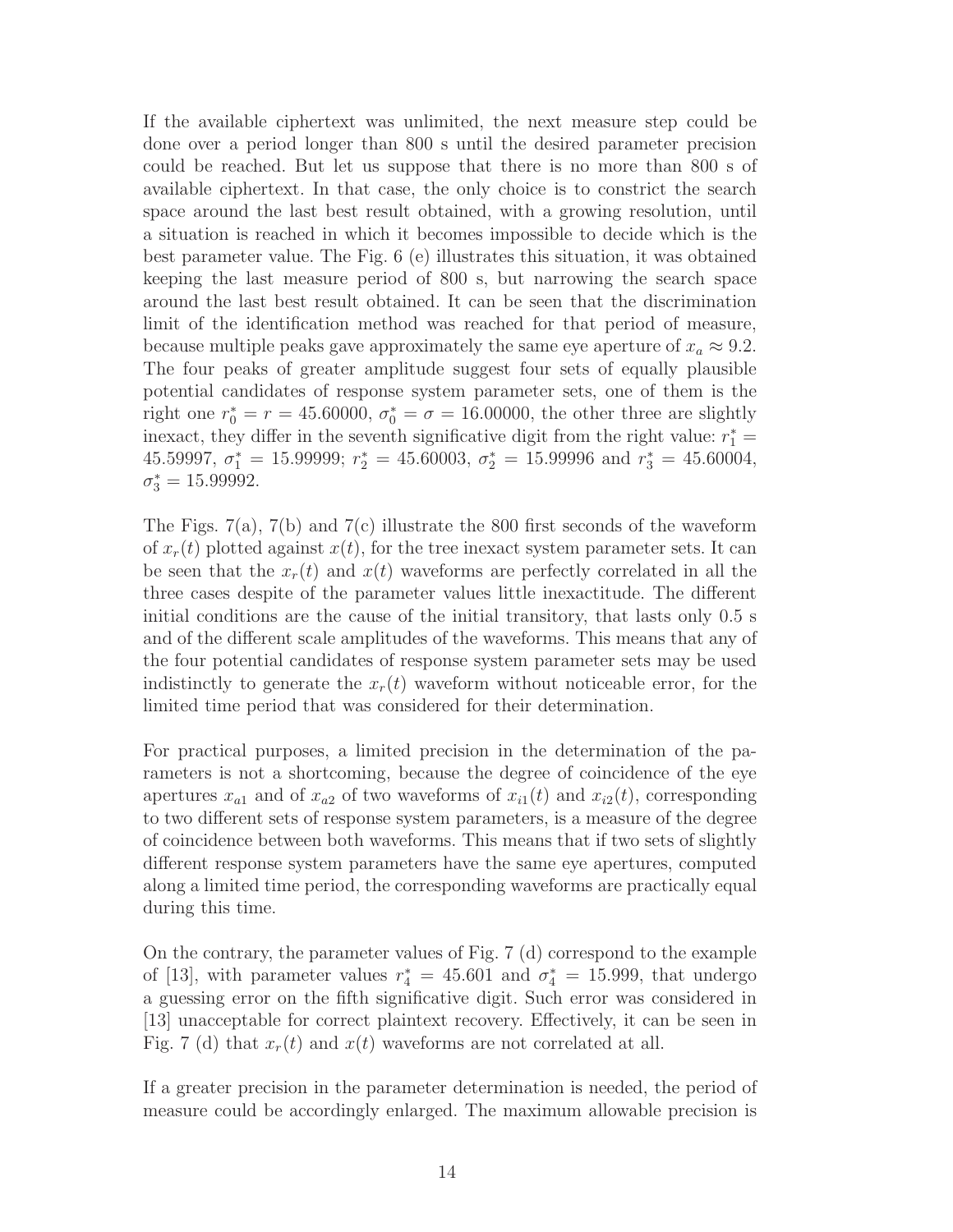

Fig. 7. First 800 s of the intruder receiver phase portrait, for various sets of response system parameters: (a)  $r^* = 45.59997, \sigma^* = 15.99999$ ; (b)  $r^* = 45.60003$ ,  $\sigma^* = 15.99996$ ; (c)  $r^* = 45.60004$ ,  $\sigma^* = 15.99992$ ; (d)  $r^* = 45.601$ ,  $\sigma^* = 15.999$ .

limited by the lifespan of the intercepted communication. To get an infinite precision an infinite measure period time will be needed. The first steps take very small time to compute, because the involved number of samples is short, but the last step is much more time consuming, because the involved number of samples is very large.

When dealing with very long encrypted messages it may be unpractical to expand the parameter computation time to the whole message length, because the computation time may become huge. It is better to divide the message in fractions of not more than the equivalent of 1000 s of the Lorenz system, and repeat the parameter determination procedure for each fraction. In that way it may happen that the found parameters will be different for each message fraction.

Once the best values of  $r^*$  and  $\sigma^*$  are determined, the plaintext can be retrieved in the same way as the legal key owner does.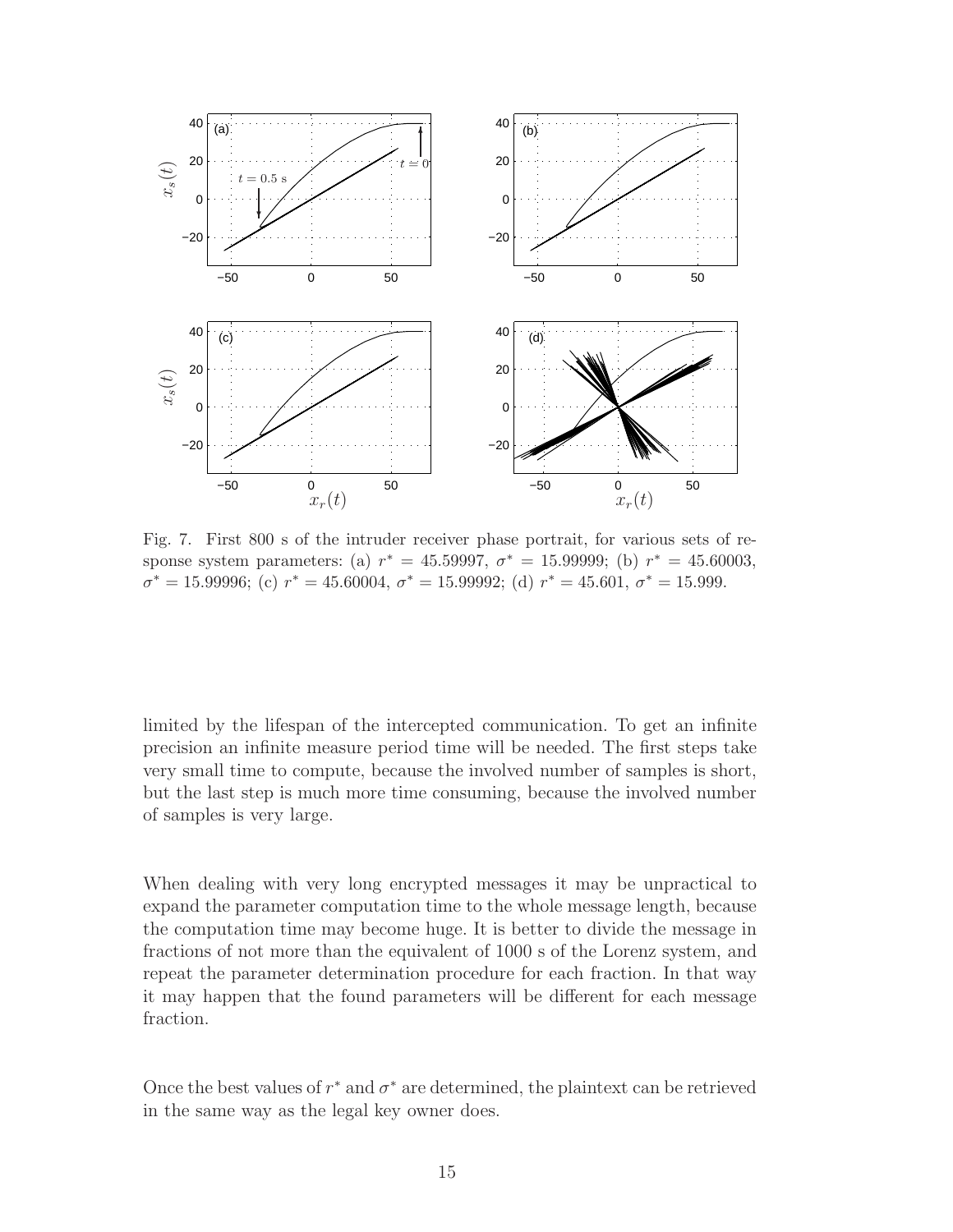# 4 Application to cryptanalysis of a two separated channels projective synchronization cryptosystem

In a recent paper Li and Xu [14] proposed a secure communication scheme based on PS chaotic masking. They illustrated the feasibility of the scheme with two examples, one of them was based on the Lorenz system, with sender variables  $x_s(t)$ ,  $y_s(t)$  and  $z(t)$ . The transmitted signals were the Lorenz system shared scalar variable  $z(t)$  and the ciphertext signal, defined as  $U(t)$  =  $x_s(t)+y_s(t)+m(t)$ , where  $m(t)$  was the plaintext. The retrieved plaintext was calculated by the authorized receiver as  $m(t) = U(t) - (x_r(t) + y_r(t))/\alpha$ , where  $\alpha$  is the PS scaling factor and  $x_r(t)$ ,  $y_r(t)$  are the variables generated by the response system. The authors claimed that the lack of knowledge of the value of  $\alpha$  by an intruder was an important feature to assure the information security. In their example the system parameter values were  $\{\sigma, r, b\} = \{10, 60, 8/3\}$ , the scaling factor was  $\alpha = 5$  and the plaintext was the sound signal coming from a water flow, of unknown frequency spectrum and about 0.2 units of amplitude, i.e. approximately 0.005 times the amplitude of  $x_r(t) + y_r(t)$ .

We simulated this cryptosystem with arbitrarily chosen sender initial conditions  $x_s(0) = 3$ ,  $y_s(0) = 3$ ,  $z(0) = 20$  because there was no details about them in [14]. The intruder response system initial conditions were chosen equal to corresponding sender initial conditions times the desired scaling factor  $\alpha = 5$ , that is:  $x_r(0) = 15$  and  $y_r(0) = 15$ . As plaintext message was chosen the function  $m(t) = 0.2 \sin(2\pi 30 t)$ , i.e. a low frequency tone of similar amplitude to the authors example.

To break this scheme the same determination procedure described in the precedent section was employed. First, using the algorithm of Sec. 2.2, it was found that the fixed point z coordinate was  $z_{C^{\pm}}^{*} = 58.9766$ , that corresponds to  $r^* = 59.9766$  (very close to the true value  $r = 60$ ); hence a practical search range of  $r^*$  going from  $r^* = 59.8$  to  $r^* = 60.2$  was selected, equivalent to an error allowance of  $\pm 0.33\%$ , compliant with Fig. 3 error margins. The search space of  $\sigma^*$ , according to Eq. (4), should be comprised in the range  $0 < \sigma^* < 57$ .

Figure 8 illustrates the first and fifth steps of the  $r^*$  and  $\sigma^*$  determination procedure, that was accomplished with the same method described in the precedent section. In the first step, the eye aperture of the receiver  $x_r$  variable was measured along a period of 8 s, varying  $r^*$  from  $r^* = 59.8$  to  $r^* = 60.2$ , and  $\sigma^*$  from  $\sigma^* = 0$  to  $\sigma^* = 57$ . The result is illustrated in Fig. 8 (a). As in the previous section it was supposed that the available ciphertext had a length of 800 s. In Fig. 8 (b) it can be seen that the discrimination limit of the identification method was reached for that period of measure, giving multiple peaks approximately the same eye aperture.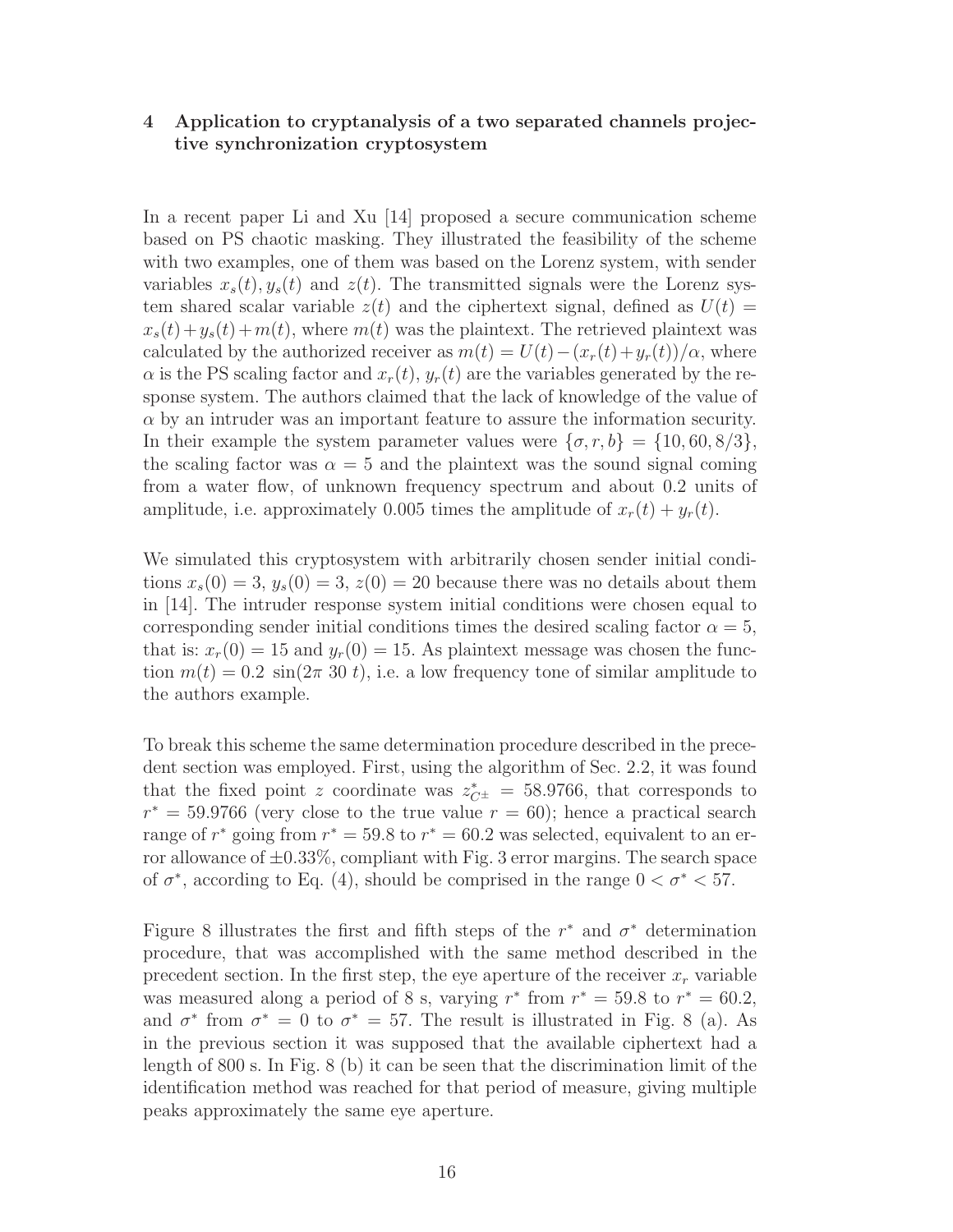

Fig. 8. Intruder receiver eye aperture  $x_r$  for various measure periods: (a) 8 s, with  $r^* = 59.8$  to  $r^* = 60.2$ ; (b) 800 s, with  $r^* = 59.9999$  to  $r^* = 60.0001$ .

The four peaks of greater amplitude suggest four sets of plausible potential candidates of response system parameter sets. The greatest of them, with an eye aperture  $x_{a0} = 37.25$ , is the right one:  $r_0^* = r = 60$ ,  $\sigma_0^* = \sigma = 10$ ; the three following candidates, in descending order of eye aperture, are slightly inexact, differing in the seventh significative digit from the right value:  $r_1^* = 59.99999$ ,  $\sigma_1^* = 10.00002$  ( $x_{a1} = 37.23$ );  $r_2^* = 60, \sigma_2^* = 10.00001$  ( $x_{a2} = 37.18$ ); and  $r_3^* = 60, \ \sigma_3^* = 9.99998 \ (x_{a3} = 37.15).$ 

The determination of the approximated value of the scaling factor  $\alpha^*$  may be achieved by dividing, sample by sample, a time period  $T$  of the ciphertext by the corresponding period of response system sum of variables and taking the average along that time period:

$$
\alpha^* = \overline{\left(\frac{x_s(t) + y_s(t) + m(t)}{x_r(t) + y_r(t)}\right)}
$$

$$
= \overline{\left(\frac{x_s(t) + y_s(t)}{x_r(t) + y_r(t)}\right)} + \overline{\left(\frac{m(t)}{x_r(t) + y_r(t)}\right)}
$$
(10)

where  $\overline{f(t)}$  denotes the temporal average of  $f(t)$  over a period T. In the case that  $m(t)$  has zero mean, as in the example given in [14], the last quotient vanishes since  $m(t)$  is independent of  $x_r(t) + y_r(t)$ , while the mean of the first quotient of Eq. 10 reveals the value of  $\alpha^*$ . This simple procedure may be slightly inexact due to divide-by-cero problems, so the low amplitude samples were eliminated and the following algorithm was used to determine  $\alpha^*$  with more accuracy: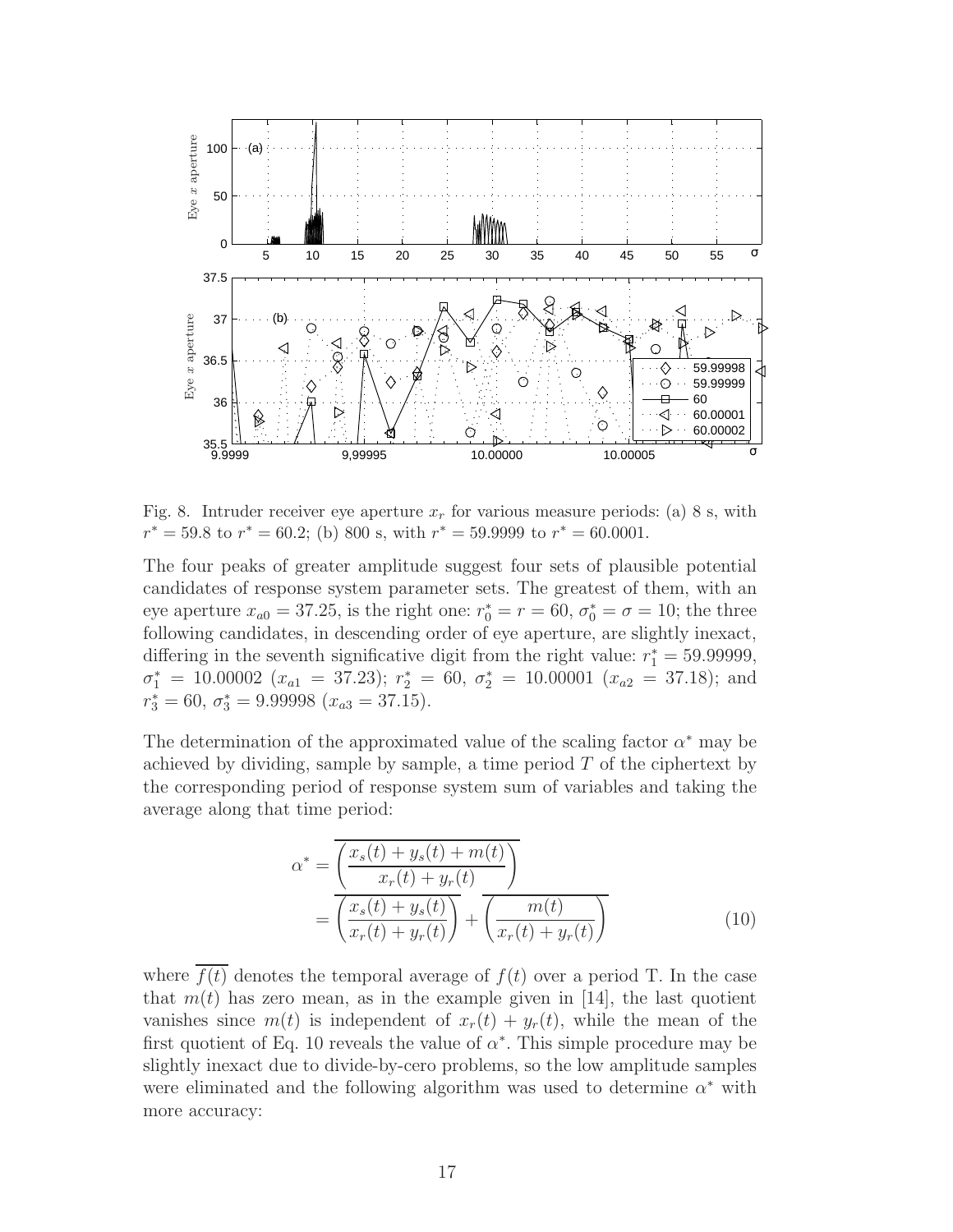

Fig. 9. Last second of plaintext. (a) Original message. Retrieved plaintext for four sets of response system parameters: (b)  $r_1^* = 60, \sigma_1^* = 10$ ; (c)  $r_1^* = 59.99999$ ,

 $\sigma_1^* = 10.00002$ ; (d)  $r_2^* = 60$ ,  $\sigma_2^* = 10.00001$ ; (e)  $r_3^* = 60$ ,  $\sigma_3^* = 9.99998$ .

- (1) select a collection of samples of  $x_r(t)$  and  $y_r(t)$ , corresponding to the 800 first seconds of the waveform,
- (2) calculate the maximum value  $M_{x+y}$  of the collection of  $|x_r(t) + y_r(t)|$ samples,
- (3) compile a list of all the exact sampling times  $t_{js}$  for which  $|x_r(t_{js}) +$  $|y_r(t_{js})| > 0.3$   $M_{x+y}$  and count the number of them ns,
- (4) calculate the scaling factor as  $\alpha^* = \frac{1}{n}$  $rac{1}{ns}$  $\sum_{1}^{ns}$ 1  $x_r(t_{js})+y_r(t_{js})$  $\frac{y_i(y+y_r(t_{js})}{U(t_{js})}$ .

The result was  $\alpha^* = 5.000038$ , for all the four parameter sets previously identified, which represent a relative error of  $7 \times 10^{-6}$  related to  $\alpha$ , that will affect the recovering of  $m(t)$  adding a negligible noise of 63 db below its amplitude.

The retrieved plaintext was then calculated as:

$$
m^*(t) = U(t) - \frac{x_r(t) + y_r(t)}{\alpha^*} = x_s(t) + y_s(t) + m(t) - \frac{x_r(t) + y_r(t)}{\alpha^*}
$$
 (11)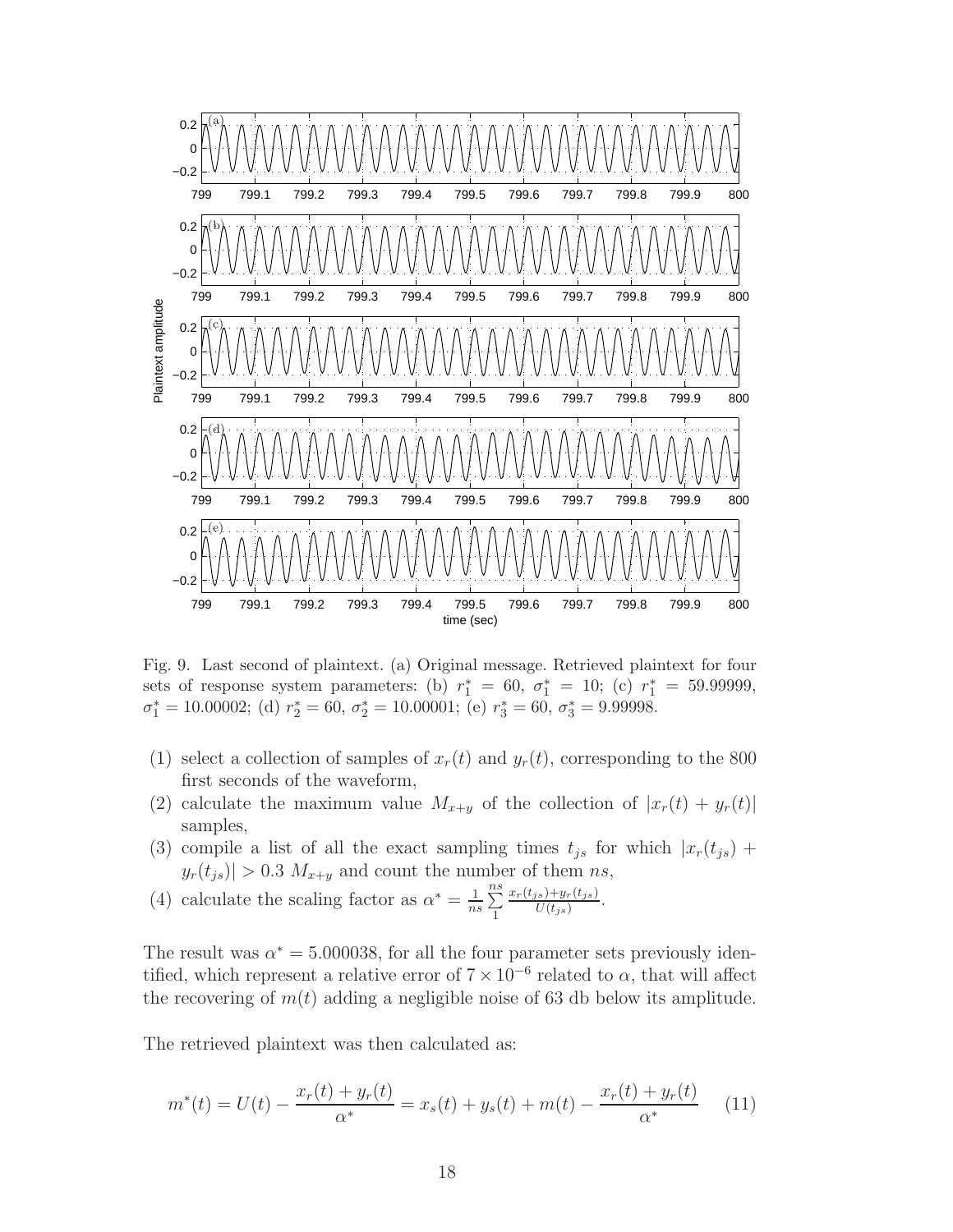The Fig. 9 illustrate the plaintext waveform between the seconds 799 and 800 of the the original message  $m(t)$  and four recovered messages  $m^*(t)$ , for the four system parameter sets previously identified. It can be seen that the retrieved waveform corresponding to the first and second set of intruder receiver parameters is completely equal to the original plaintext, while the third and fourth parameters sets cause a small distortion of the retrieved plaintext; note that the distortion increases as the eye aperture goes down, as expected. Nevertheless any of the four potential candidates of response system parameter sets may be used indistinctly to gain access to the encrypted information without significant error, for the limited time period that was considered for their determination.

# 5 Simulations

All results were based on simulations with MATLAB 7, the Lorenz integration algorithm was a four-fifth order Runge-Kutta with an absolute error tolerance of 10<sup>−</sup><sup>9</sup> , a relative error tolerance of 10<sup>−</sup><sup>6</sup> , and a sampling frequency of 400 Hz.

# 6 Conclusion

This work describes a novel Lorenz system parameter determination procedure, based on the measure of some attractor geometrical properties, with the help of a homogeneous driving synchronization mechanism. The method is applicable to the cryptanalysis of a two-channel chaotic cryptosystem that uses the variable  $z$  as a synchronization signal, allowing for the system secret key recovery and evincing that such systems are not suitable for secure communications. The method is not applicable to break two-channel chaotic cryptosystems that use the variable  $x$  or  $y$  as a synchronization signal.

### Acknowledgements

This work was supported by Ministerio de Ciencia y Tecnología of Spain, research grant SEG2004-02418, and by The Hong Kong Polytechnic University's Postdoctoral Fellowships Scheme under grant no. G-YX63.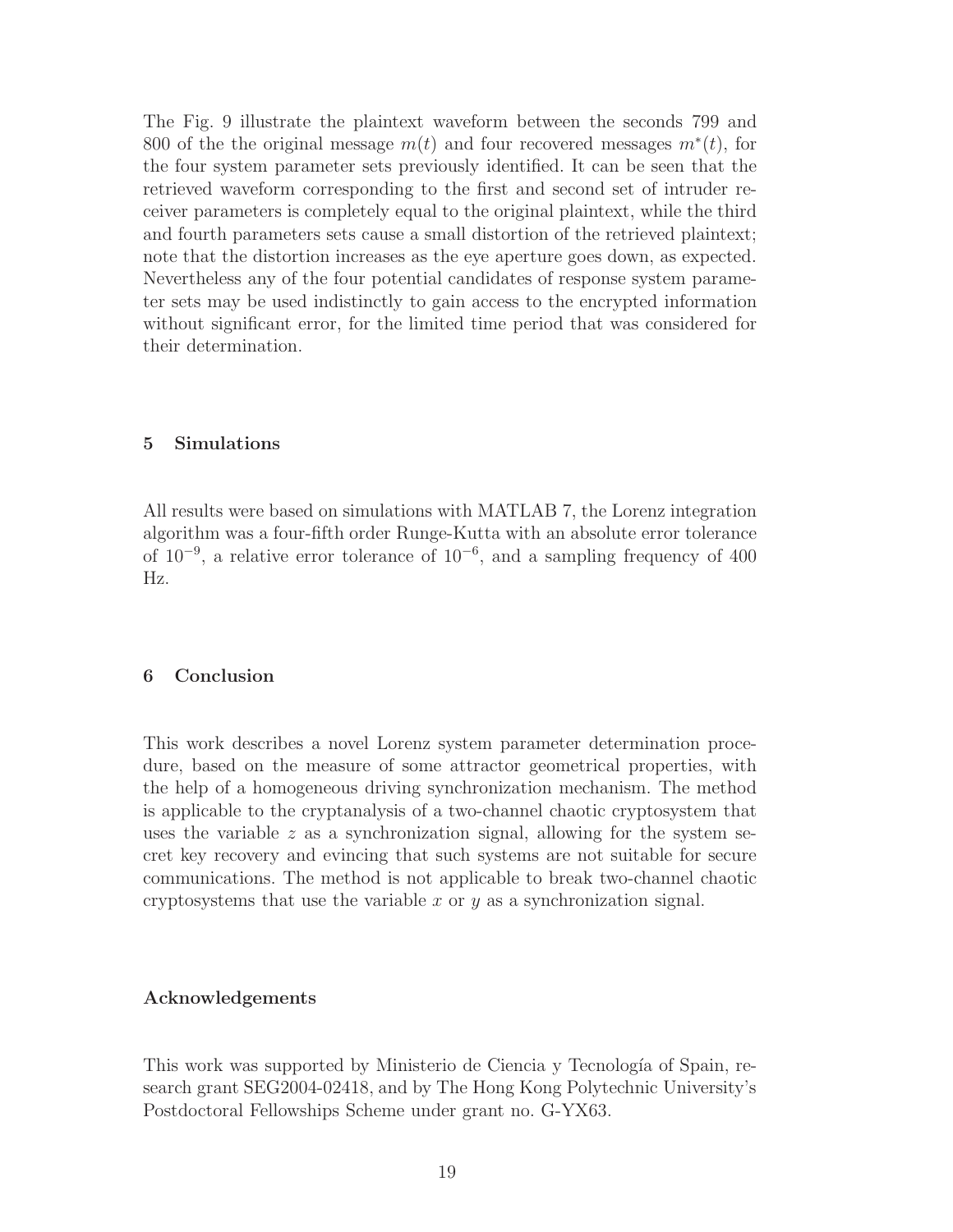# References

- [1] L. M. Pecora, T. L. Carroll, Synchronization in chaotic systems, Phys. Rev. Lett. 64 (1990) 821–824.
- [2] T. Yang, A survey of chaotic secure communication systems, Int. J. Comput. Cognit. 2 (2004) 81–130.
- [3] R. L. Devaney, A first course in chaotic dynamical systems, Addison-Wesley, Reading, MA., 1992.
- [4] M. Boutayeb, M. Darouach, H. Rafaralahy, Generalized state-space observers for chaotic synchronization and secure communication, IEEE Trans. Circuits Syst. I-Fundam. Theor. Appl. 49 (3) (2002) 345–349.
- [5] Q. Memon, Synchronized chaos for network security, Comput. Commun. 26 (2003) 498–505.
- [6] S. Bowong, Stability analysis for the sinchronization of chaotic systems with different order: application to secure communication, Phys. Lett. A 326 (1-2) (2004) 102–113.
- [7] G. Alvarez, F. Montoya, M. Romera, G. Pastor, Breaking two secure communication systems based on chaotic masking, IEEE Trans. Circuits Syst. II-Analog Digit. Signal Process. 51 (10) (2004) 505–506.
- [8] G. Alvarez, S. Li, Breaking network security based on synchronized chaos, Comput. Commun. 27 (2004) 1679–1681.
- [9] G. Alvarez, L. Hern´andez, J. Mu˜noz, F. Montoya, S. Li, Security analysis of communication system based on the synchronization of different order chaotic systems, Phys. Lett. A 345 (4) (2005) 245–250.
- [10] K. M. Short, Steps toward unmasking secure communications, Int. J. Bifurcation Chaos 4 (4) (1994) 959-977.
- [11] K. M. Short, Signal extraction from chaotic communications, Int. J. Bifurcation Chaos 7 (7) (1997) 1579–1597.
- [12] Z. P. Jiang, A note on chaotic secure communication systems, IEEE Trans. Circuits Syst. I-Fundam. Theor. Appl. 49 (1) (2002) 92–96.
- [13] B-H. Wang, S. Bu, Controlling the ultimate state of projective synchronization in chaos: application to chaotic encryption, Int. J. Mod. Phys. B 18 (17–19) (2004) 2415–2421.
- [14] Z. Li, D. Xu, A secure communication scheme using projective chaos synchronization, Chaos Solitons Fractals 22 (2004) 477–481.
- [15] E. N. Lorenz, Deterministic non periodic flow, J. Atmos. Sci. 20 (2) (1963) 130–141.